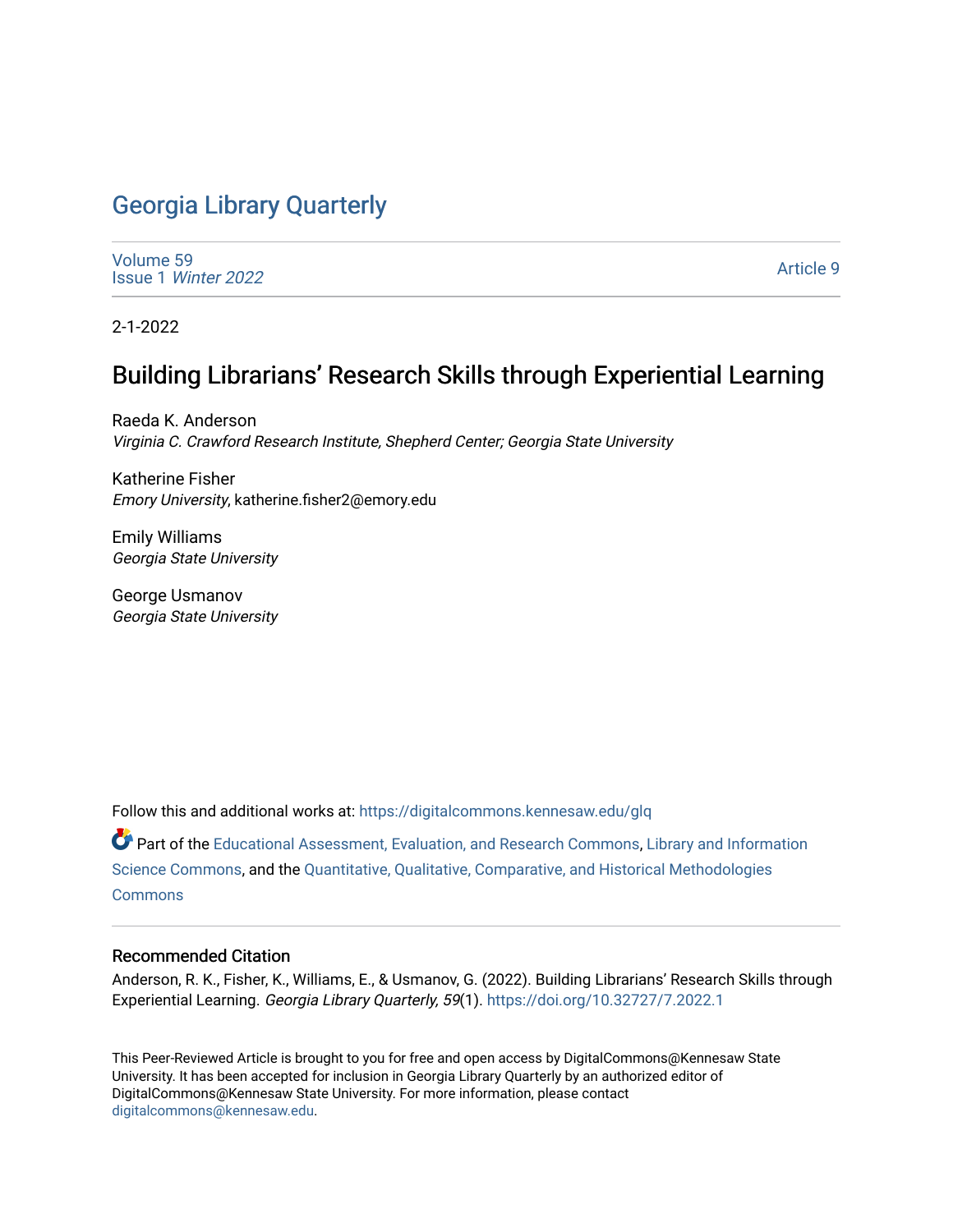# Building Librarians' Research Skills through Experiential Learning

#### Cover Page Footnote

The authors thank the leadership of the Georgia State University Library and the Library Faculty Research Committee for supporting the Library Research and Survey Design Collaborative. As always, thank you to each respondent who participated in the study. Without willing and transparent respondents, quality analysis is simply impossible.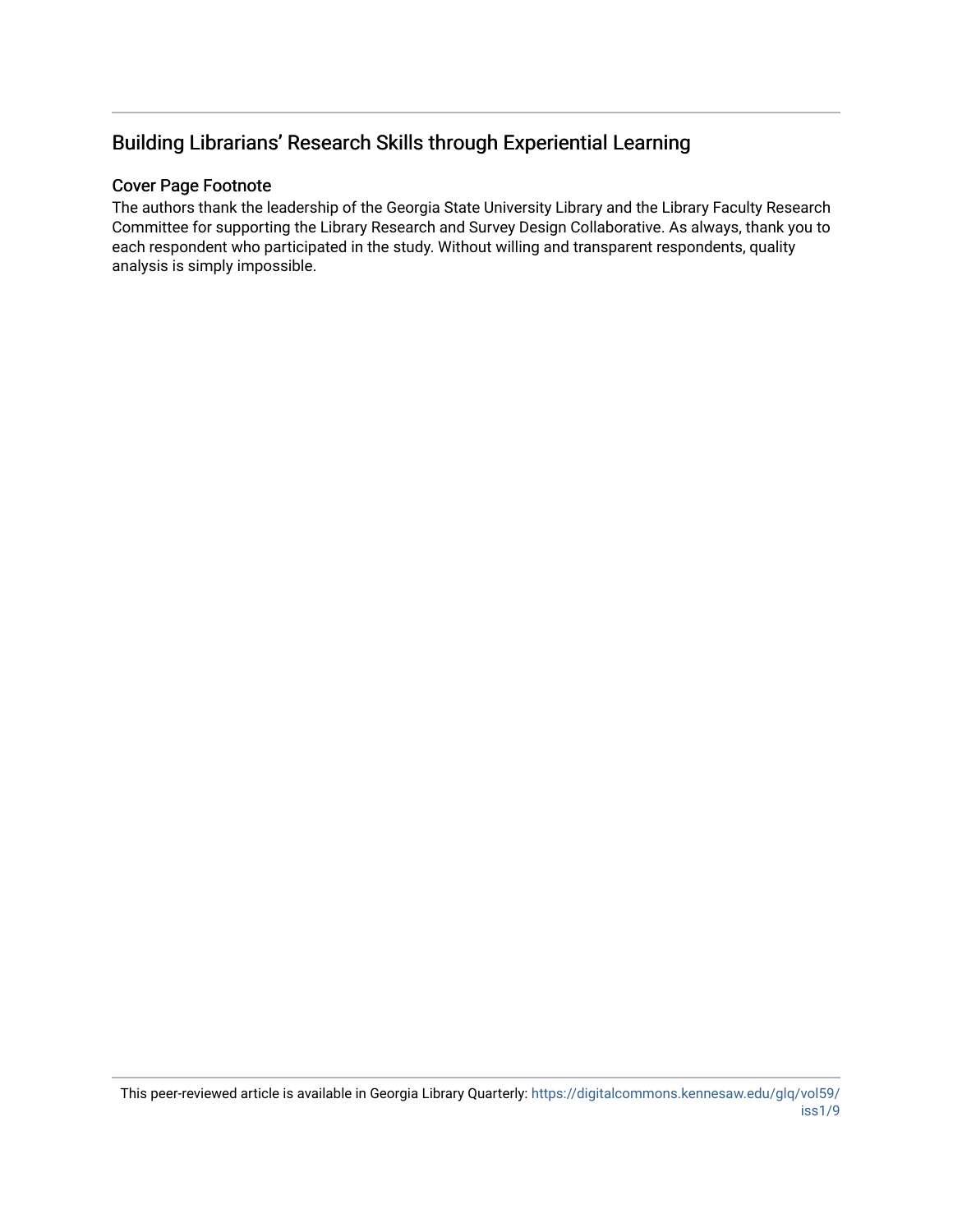# PEER REVIEWED

# **Building Librarians' Research Skills through Experiential Learning**

#### **By Raeda K. Anderson, Katherine Fisher, Emily Williams, and George Usmanov**

#### **Introduction**

Librarians have a long history of supporting research in myriad contexts, adapting with the evolution of data collection processes and research methodologies (Corral et al., 2013; Houser, 2006; Thomas & Urban, 2018; Yoon & Schultz, 2017). With a growing emphasis in higher education on data analysis across most disciplines, nearly all librarians are called to help support research in new capacities (ACRL Research Planning and Review Committee, 2018; Kennedy & Brancolini, 2018). More specifically, data librarians are a growing subgroup within academic libraries and need to deeply understand the nuances and process of data collection to best facilitate their own work as well as the work of other scholars (Semeler et al., 2017; Weiss, 2018). As libraries expand to include more support for primary data collection and analysis, it is imperative that librarians have exposure to and confidence in their ability to help with and conduct primary data collection. Many academic librarians also have research agendas of their own, particularly those librarians with faculty status who are required to contribute to literature in library and information science or other disciplines. Librarians' individual research efforts benefit from increased facility with and confidence in handling data using statistical and social science methods.

While a notable number of studies have set out to explore the perceptions of librarians, and data librarians in particular, of how they can learn data collection and analysis skills, very few studies have examined the effects of programs

developed to facilitate these skills (Kennedy & Brancolini, 2018; Thomas & Urban, 2018; Yoon & Schultz, 2017). The current study examines how participating in a short research training program that includes collection of both qualitative and quantitative data as well as data analysis—research methodologies and tasks with which librarians trained in humanities disciplines and methods may be unfamiliar affects the progress of and attitudes toward the research conducted by academic librarians. We collected data from library personnel involved in the program and analyzed the research outcomes for each component of the research training program using a concurrent mixed methods approach. Findings from this study indicate that participating in a research training program and pilot survey is associated with librarians' ability to conduct their own research as well as increased confidence to complete primary data collection. While this study did not measure long-term outcomes, we anticipate that increased skills and confidence might serve librarians not only in completing their own research but also in implementing evidencebased practices within libraries, assessing library services and programs, and advising other researchers on topics related to statistical analysis and data management.

#### **Literature Review**

#### *Librarians as Researchers*

Library and information science (LIS) literature traces long-running debates about how well prepared librarians are to conduct research and whether academic librarians should be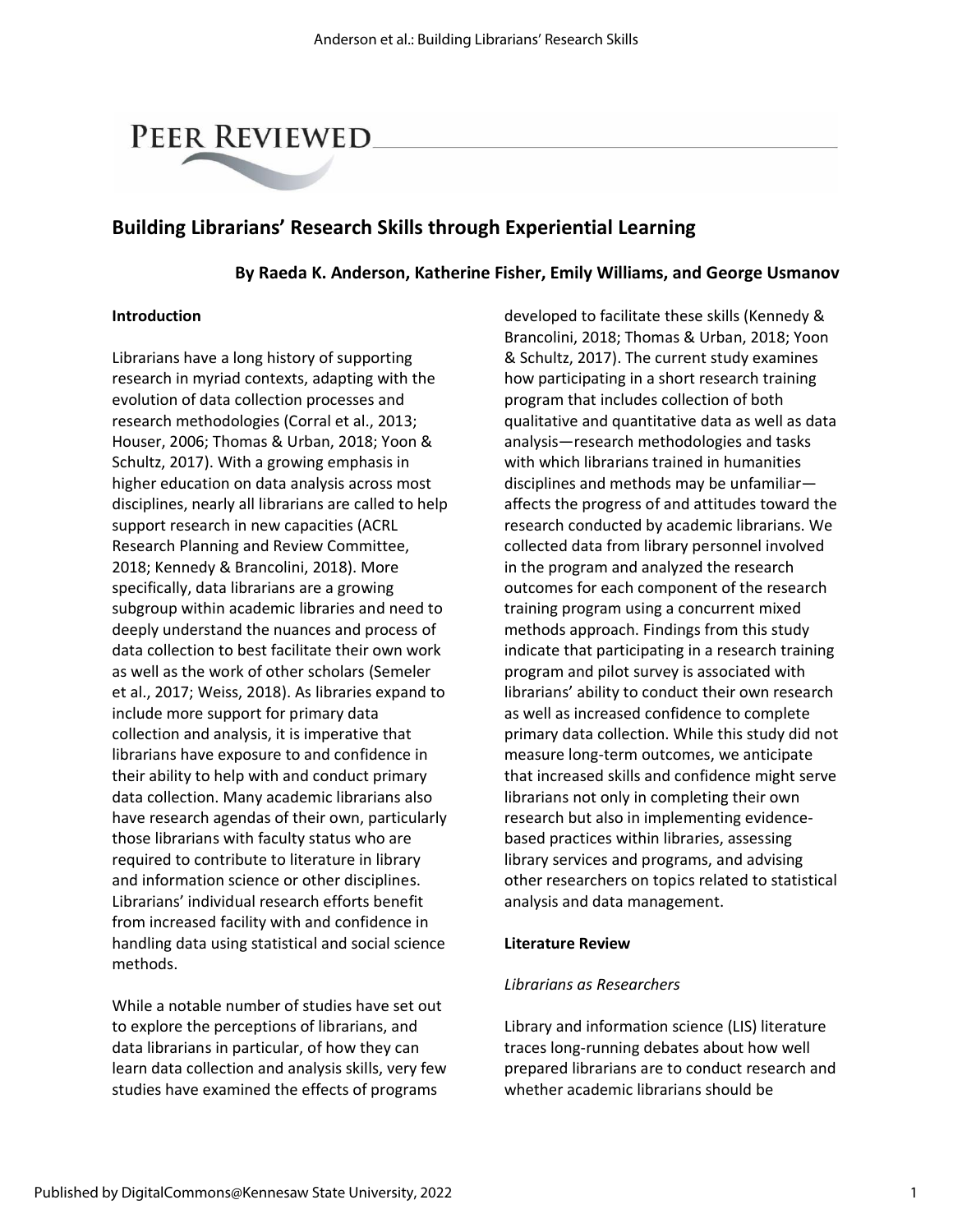expected to do so (Biggs, 1981; Bridegam, 1978; Hill, 2005; Mitchell & Reichel, 1999; Powell et al., 2002; Wyss, 2010). Conducting research is widely seen as having benefits for academic librarians' patron services and individual professional development (Galbraith et al., 2016; Gillum, 2010; Montanelli & Stenstrom, 1986; Perkins & Slowik, 2013). Indeed, at institutions where librarians have faculty (or faculty-equivalent) status, librarians are often required to conduct research to maintain their faculty status and be promoted to a higher rank (Galbraith et al., 2016; Gillum, 2010; Hill, 2005; Sassen & Wahl, 2014; Silva et al., 2017). Thus, librarians' acquisition of research skills not only deeply benefits patrons who need support from experts familiar with their research methods and tools, it also benefits the librarians themselves, whose professional development, faculty status, and career trajectories often require successfully carrying out research projects. Despite the normative practice of librarian-led research, librarians encounter varying levels of institutional support for their scholarly activities (Sassen & Wahl, 2014; Silva et al., 2017), perhaps because of divergent perspectives in the profession and shifting roles for academic librarians over time.

Despite these disagreements about the necessity and appropriateness of librarians engaging in original research and the acknowledged paucity of adequate methods training in Master of Library and Information Science (MLIS) programs, there is broad agreement that research methods training and experience are valuable, even essential, for librarians; the results of Luo's (2011) survey about the effects of methods courses on the work of LIS practitioners confirm this belief among librarians. In addition, Best and Kneip (2010) have found that research and publications likely contribute to academic librarians' career advancement and rank even in settings where they are not formally required to publish. As researchers, many academic librarians utilize structured quantitative and qualitative methods; in fact, surveys are the

predominant research approach in high-profile LIS journals (Hider & Pymm, 2008), and the proportion of LIS publications that include statistics has increased over time (Van Epps, 2012), although it is not known how the design, rigor, and analysis methods employed in LIS studies compare to those utilizing similar survey approaches in other fields.

#### *Learning Research Skills*

While a 2011 literature review found no formal, broadly influential pedagogical culture for the teaching of social science research methods and noted varying approaches between disciplines, the authors observe that direct, active participation by students in research projects is a common goal (Wagner et al., 2011). Previous research in other practice-based fields, such as nursing, has also suggested that participatory action learning is an effective means of gaining research skills and confidence (Plach & Paulson-Conger, 2007).

Inquiry-guided learning (Atkinson & Hunt, 2008) builds on previously established models for active learning and, though developed as a pedagogical theory for classroom-based sociology instruction, offers methods and techniques with the potential for application in various research training contexts. Atkinson and Hunt (2008) conceptualize inquiry-guided learning "on a continuum between traditional lecture and independent student research" (p. 1) with the goal of "guiding students to increasingly independent questioning and constructing knowledge" (p. 6). This approach not only includes active learning through participation in the research process but also uses frequent analysis and synthesis activities to promote and reinforce high-level thinking about real-life questions posed by emerging researchers.

Quantitative methods training offered outside of formal courses or degree programs cannot easily scaffold activities and concepts to develop skills and build confidence over long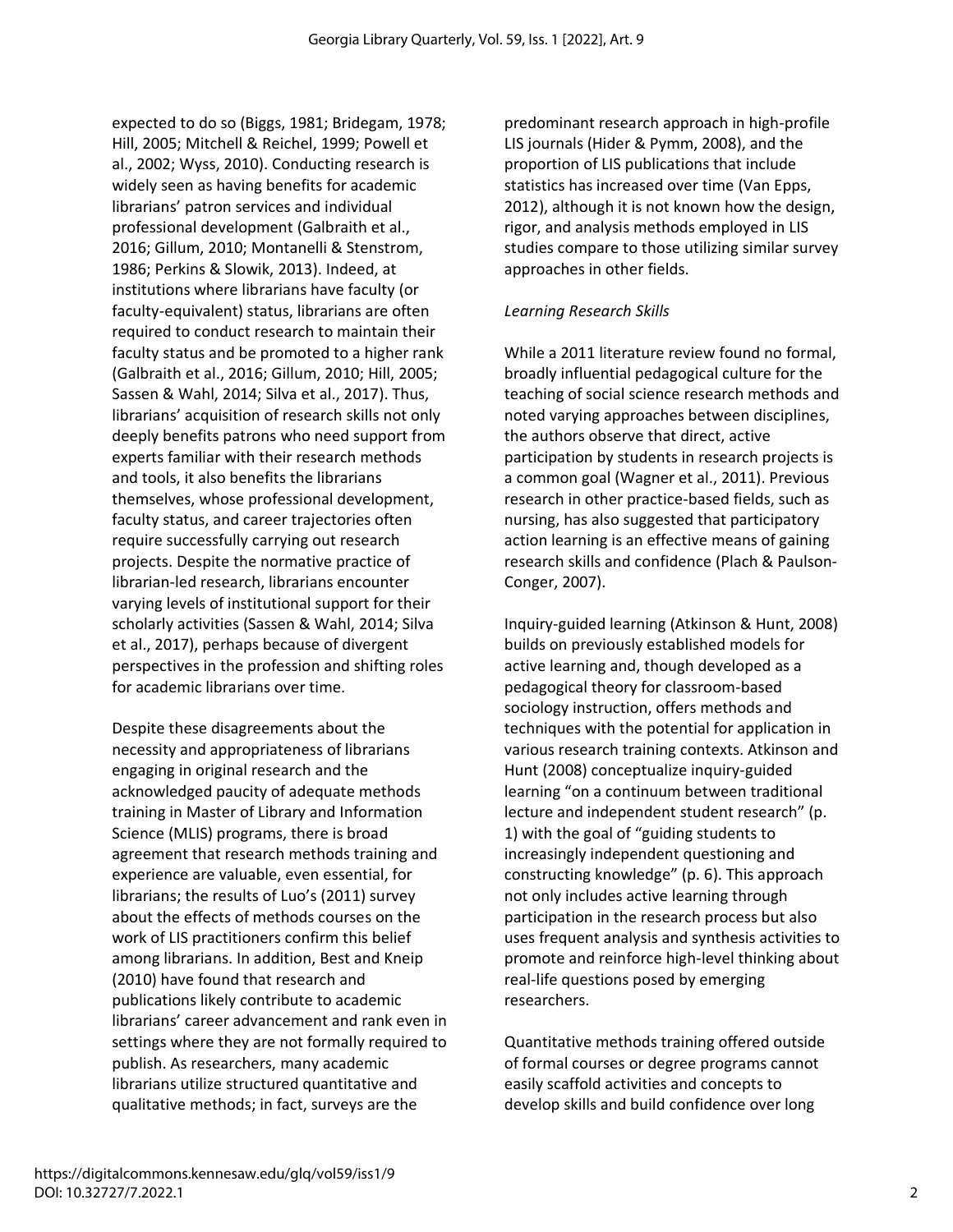periods of time, but some features of successful instruction are transferable. In addition to a broad focus on participatory or experiential elements, one feature of successful research instruction that can be implemented in a variety of settings is the use of a data analysis "activity or assignment…that feels relevant to students," who "tend to respond to concepts more enthusiastically and understand more fully when they are able to relate it to their own lives" (Lindner, 2012, p. 52). Put another way, instructors should design courses or trainings "both to stimulate students' interest and to increase their investment" in order to engage anxious or uninterested students in quantitative and statistical activities (Caulfield & Persell, 2006, p. 39). Another predictor of success in learning quantitative skills, and a feature readily incorporated into training programs of any length or type, is the use of collaborative groups and cooperative learning strategies to reinforce material, encourage problem solving, and promote gains in confidence (Caulfield & Persell, 2006).

#### *Library-Oriented Research Instruction*

The American Library Association's Core Competencies of Librarianship (American Library Association, 2009), adopted as policy by the ALA Council, identifies research as an essential skillset. Familiarity with the fundamentals of quantitative methods is specified as an expectation for all MLIS graduates. It is unsurprising, then, that most of the quantitative and other research methods training available to librarians is based in MLIS programs and that previous studies of research methods training and quantitative skill development for librarians have focused primarily on the existence, frequency, and scope of methods coursework in MLIS programs (Alemanne & Mandel, 2018; Alemanne et al., 2019; Goulding & Usherwood, 2003; Luo, 2011; Luo, 2012; Perkins & Helbig, 2008).

In 2010, when many currently practicing librarians were enrolled in LIS programs, all of the top ten library schools included research methods courses in their curriculum and provided additional research training through field placements and directed studies (Best & Kneip, 2010). A larger study in 2005 of 25 representative ALA-accredited LIS schools noted that 20 of those required a research course for a master's degree. Of the research topics addressed in relevant syllabi from the 25 schools, quantitative research methods and data analysis appeared most frequently (Perkins & Helbig, 2005). More recent research indicates that while a notable amount of LIS research is quantitative and many LIS programs include methods courses, MLIS students receive far less exposure to statistical analysis and inferential statistics than do graduate students in related disciplines such as sociology (Park, 2021) and MLIS-level research methods training in the United States is uneven and often superficial (Bright, 2020).

Despite the apparent prevalence of methods courses and quantitative methods training, academic librarians' research confidence is markedly lower for tasks such as analyzing quantitative data and running statistical tests compared to tasks such as articulating research questions and writing literature reviews (Alemanne et al., 2019; Kennedy & Brancolini, 2018). This disconnect might be explained in part by concerns explored in a study examining links between research methods education and professional practice for librarians (Luo, 2011). When survey respondents were asked to suggest improvements to MLIS research methods curricula, many focused on the need for more statistical analysis instruction and more real-world application. The researcher noted that librarians desire "more real-world examples to illustrate how LIS professionals conduct and consume research in their workplace" and quoted one respondent as saying, "The research methods course I took at my university didn't have a practical component to it, so I wasn't able to use what I 'learned' in the field" (Luo, 2011, p. 197). The responses suggest an unmet need among many academic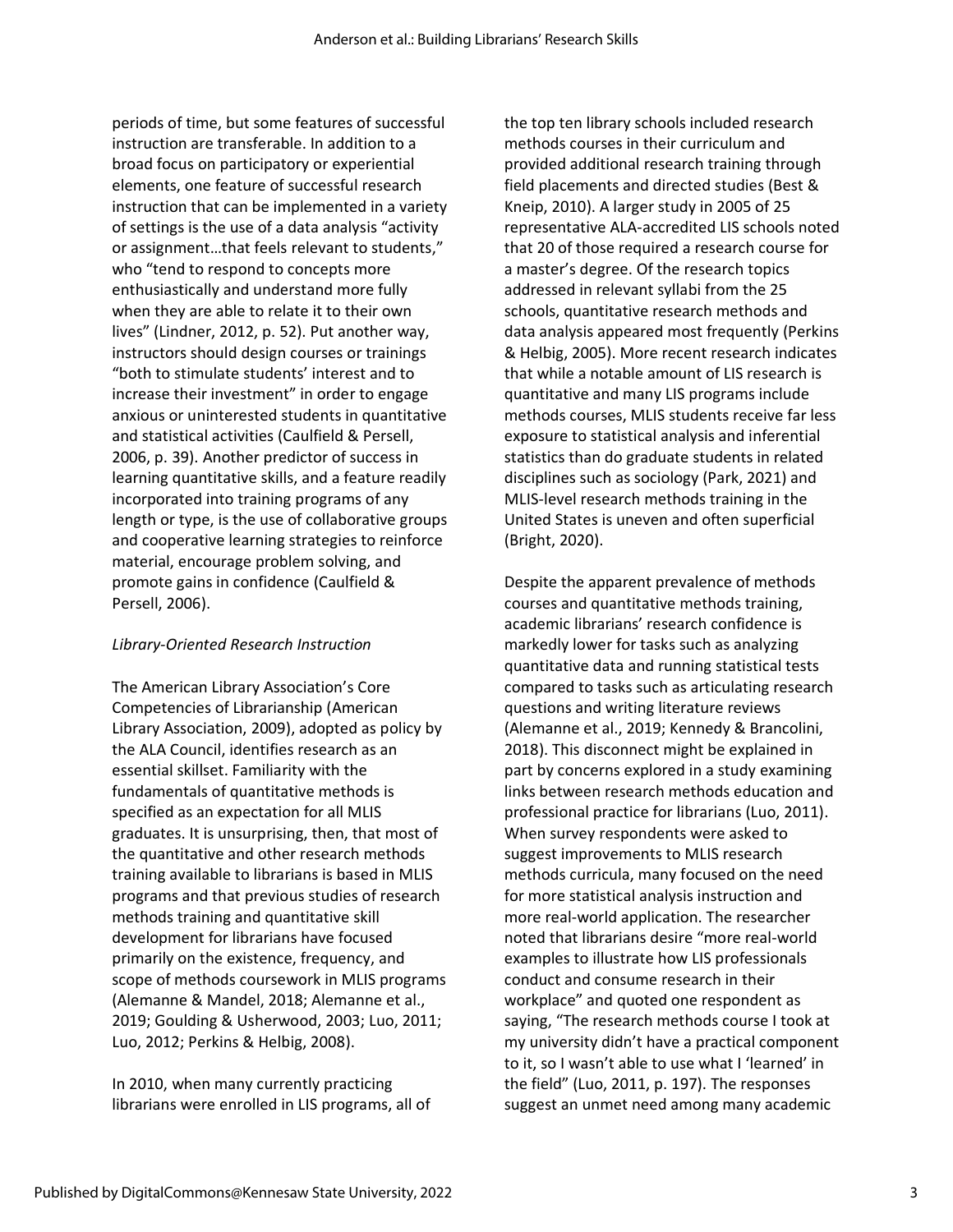librarians for hands-on, statistically rigorous methods training.

The literature has long included calls for LIS schools to offer, expand, or improve methods instruction (Evans et al., 2013; Liebscher, 1998), and more recent work has outlined new models for incorporating this training into LIS programs, such as through field experiences (Berg et al., 2009), diversified methods training (Luo, 2017), and experiential learning through external partnerships (Mandel, 2017). Three-fourths of respondents to a 2009 survey believed that research methods courses should be required components of MLIS degrees, and about 80% indicated that such courses benefitted their work as librarians (Luo, 2012). A divergent view came from one respondent who emphasized the need for methods courses to "teach practical research methods that can be used in the field; don't focus exclusively on quantitative methods" (Luo, 2011). This comment suggests a paradoxical problem: some librarians do not receive enough quantitative training to feel confident about applying data collection and analysis skills in pursuit of practical research projects, while others who *do* receive quantitative training may not perceive it as useful for their work in the field of librarianship. It remains unclear whether, in general, MLIS graduates and librarians feel that LIS degrees as presently designed and taught adequately prepare them to conduct original research (Kennedy & Brancolini, 2018).

Given this knowledge and experience gap sometimes manifest as fear of or aversion to certain research tasks, as in the case of librarians who "shudder at the thought of learning and utilizing research skills of expanding knowledge through hypothesis testing and quantitative methodology" (Perkins & Helbig, 2008, p. 513)—there is a clear need for further training and experience, particularly in the quantitative realm. While improving the LIS curriculum is an important component of the effort to enhance librarians' research skills, working librarians who are no longer in school,

busy with job responsibilities, and facing research expectations must also be able to gain these benefits and build both skills and confidence.

One notable departure from the focus in the literature on MLIS-based methods training is research by Kennedy and Brancolini (Kennedy & Brancolini, 2012; Brancolini & Kennedy, 2017; Kennedy & Brancolini, 2018), which examines the benefits of participation in the Institute for Research Design in Librarianship (IRDL), a continuing education program "designed to bring together a diverse group of academic and research librarians who are motivated and enthusiastic about conducting research but need additional training and/or other support to perform the steps successfully" (About IRDL, 2013). IRDL participants develop individual research proposals during the instructional phase of the program then execute their projects over the following year. Kennedy and Brancolini found before launching the IRDL that research confidence is a reliable indicator of how likely a librarian is to conduct research and disseminate the results (2013). Per their subsequent research on the outcomes of the IRDL experience, a self-efficacy scale measuring academic librarians' confidence in completing discrete steps in the research process can be used to assess the effectiveness of research training programs (Brancolini & Kennedy, 2017) and thus predict the likelihood that participants will conduct and disseminate research in the future. Since IRDL's inception in 2014, a few similar programs focused on specialized areas of librarianship have emerged, but these intensive immersion programs can serve only a small percentage of librarians (Fullington et al., 2020).

## *Current Study*

This study explores the outcomes of a participatory learning program designed to increase librarians' skill and confidence in quantitative methods. Most current literature on the development of quantitative skills for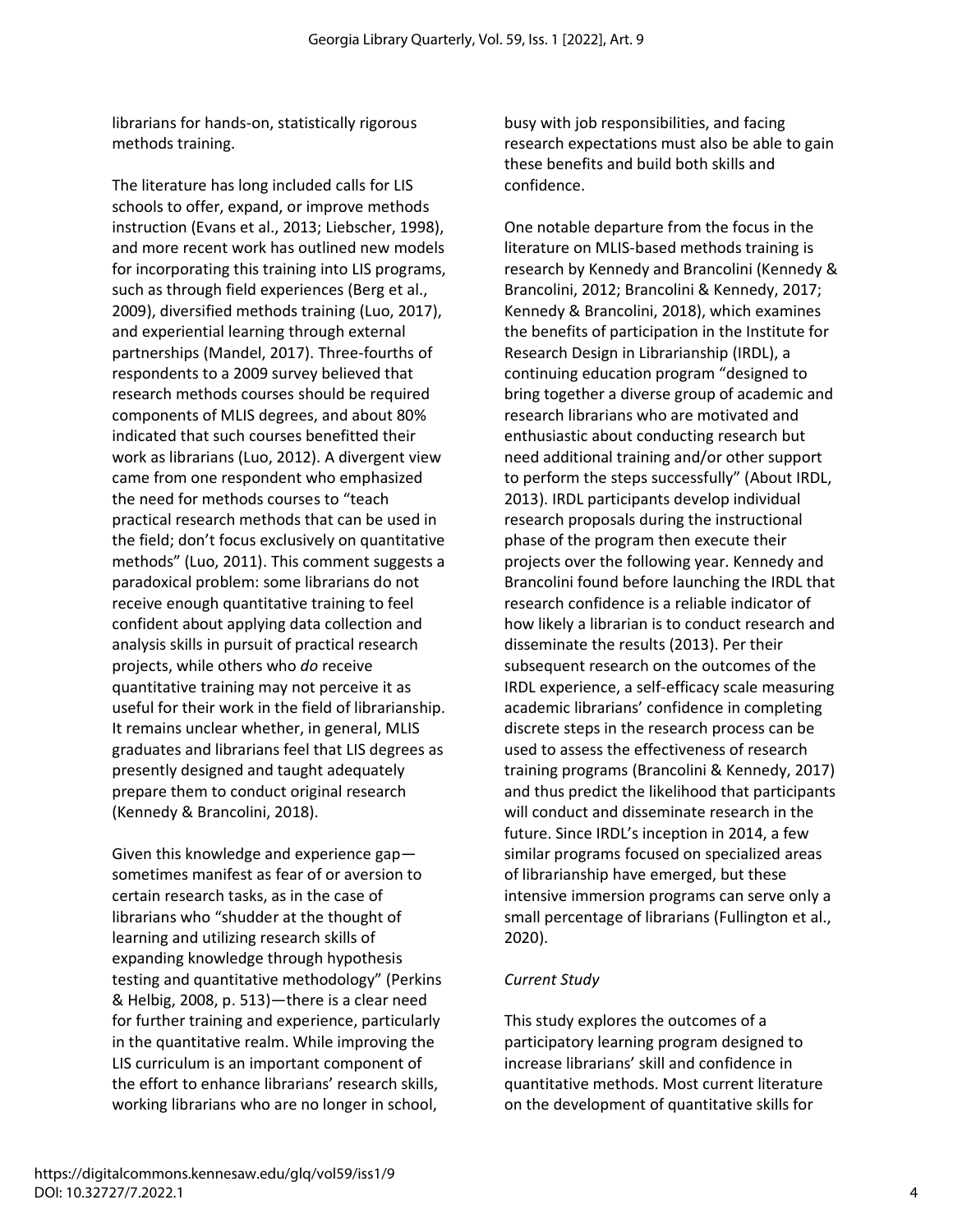librarians focuses on MLIS-based coursework and research projects. The approach studied in this article, however, fills a gap for librarians who did not receive methods training as part of a graduate program; those who received theoretical training but no hands-on experience with research design, data collection, and analysis; and those seeking to develop additional quantitative skills. While assessments of the innovative IRDL program have shown significant gains in research confidence and skill (Kennedy & Brancolini, 2018), the current study demonstrates that similar benefits can be obtained for librarians who lack access to programs like IRDL but can participate in a lowcost, sustainable program of short-term instruction and experiential learning. Just as other workplace-based research support programs may create a "community culture of research" and increase librarians' scholarly productivity (Schmidt et al., 2021), our findings suggest that contributing to a collaborative team research project can provide librarians with benefits even beyond instruction and a community of practice.

#### **Methods**

The purpose of this study is to examine the influence of an experiential research program, the Library Research and Survey Design Collaborative (LRSDC), on academic librarians' research skills, particularly in quantitative and statistical methods, and their confidence to design and pursue individual research projects. At Georgia State University (GSU), a large, public university in the Southeast, research is a requirement for librarians, both to maintain rank and be promoted; however, many library faculty have limited formal training and experience in survey design, data collection, or data analysis. In response to a need expressed by library faculty for more training in these areas to expand the range of research projects they could undertake, the data librarian at GSU designed and facilitated the LRSDC. This training focused on data collection with a survey containing both closed-ended, quantitative

questions and open-ended, qualitative questions; this approach was chosen because surveys are the predominant data collection mode in library journals (Hider & Pymm, 2008) and most survey analysis employs quantitative methodologies. Additionally, an entire component of the training included an analysis session for quantitative data. This section outlines the structure and execution of the LRSDC and ends with an explanation of the study conducted of all library faculty who participated in the program.

#### *Research Training Program Overview*

Over the course of one week, with a time commitment of about eight to twelve hours for each individual participant, the LRSDC enabled library faculty to develop and propel their own research ideas while honing their skills in research design, survey design, survey execution, and data analysis. The learning objectives for researchers included transforming research ideas into measurable indicators, writing quality survey questions, formatting a survey, collecting data, and analyzing data. Within the program, LRSDC participants worked together to develop and administer a pilot survey that focused on patrons' experiences and perceptions of the library at GSU. The major components of the program are outlined below. While pedagogical scholarship indicates that knowledge transfer and retention are superior when learning occurs in shorter training sessions held over a longer period of time (for one example, see Raman et al., 2010), the logistical complexities of convening multiple instructional sessions for librarians from several campuses and the likelihood of attrition during a longer program made an all-day initial session the most practical approach. After establishing a shared foundation of knowledge about core research concepts, the program's subsequent phases occurred on separate days to support reinforcement of content over time.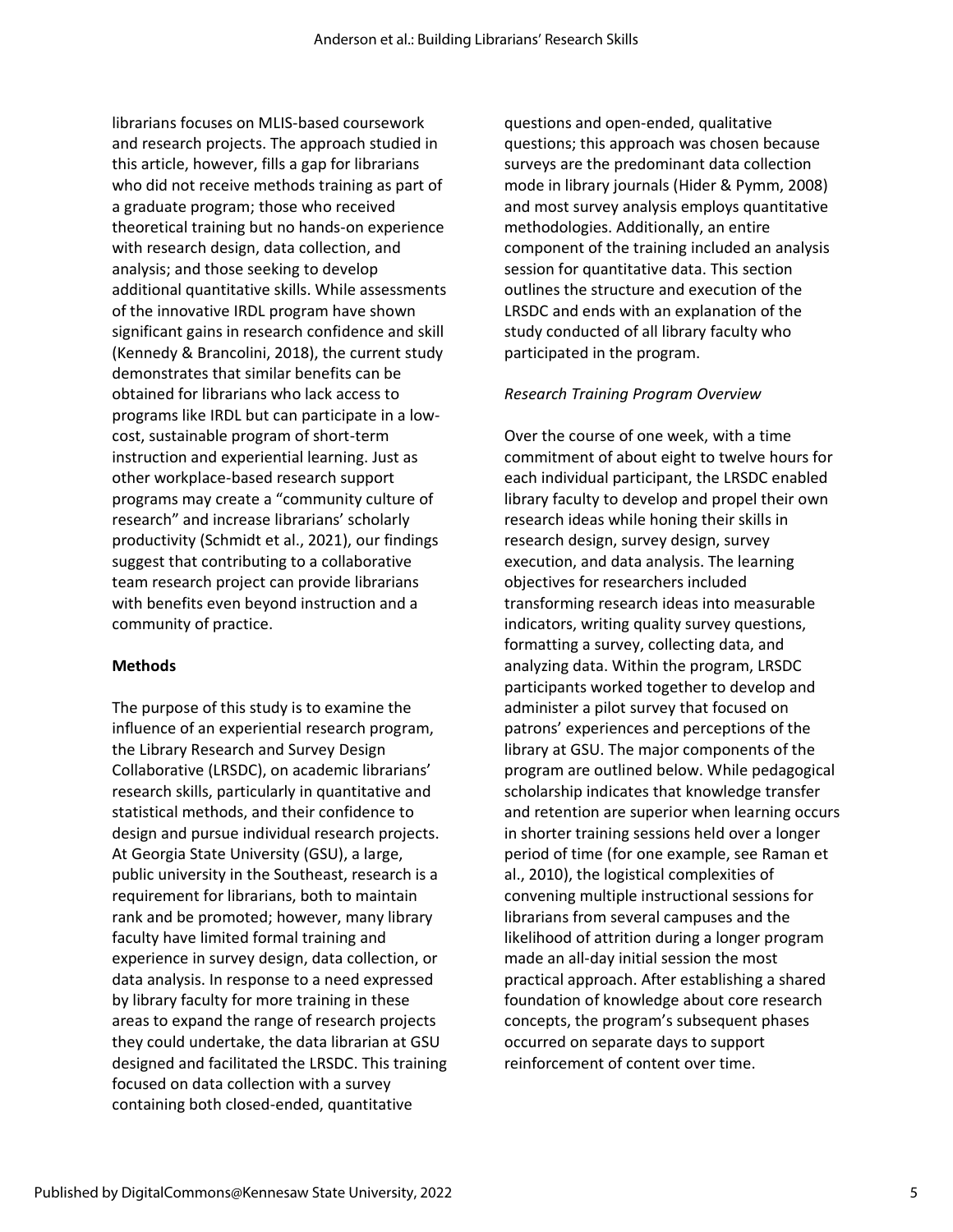Preprogram: Leadership Focus Group. Approximately one month before LRSDC took place, Dr. Raeda Anderson (primary investigator, social statistician, and data librarian) conducted a one-hour focus group with four employees in library leadership roles to understand which topics were of key interest to library administration. Information collected from the focus group as well as research from scholars in survey methodology and sociology informed Anderson in how to best develop the structure and content of the research training program.

Program Section I: Research Design Workshop. Anderson, with assistance from George Usmanov, a graduate research assistant, conducted an all-day workshop for all LRSDC participants covering research design fundamentals, survey design, and data collection techniques utilized by scholars in sociology as well as survey research and methodology (Couper, 2005; Couper & Nicholls, 1998; Fowler & Mangione, 1990; Groves, 2004; Lavrakas, 2008; Olson et al., 2018; Olson et al., 2020; Smyth & Olson, 2019; Smyth et al., 2014; Timbrook et al., 2018; Wagner & Olson, 2018). The morning session included participant introductions highlighting research experience and interests followed by a refresher short course on the research process. Anderson concluded the session with a general overview of survey design, encompassing conceptualization, operationalization, and generating quality indicators.

Anderson devoted the second half of the day to survey development, beginning with an overview of mode and design. After this instruction, participants reviewed the themes generated during the focus group and developed survey questions based on the combined interests of library leadership and the participants' already discussed interests. The collaboration resulted in a patron survey designed to gain a better understanding of patrons' use of library services. For efficiency and ease of administration, the survey

questions were compiled using the online survey platform Qualtrics. LRSDC participants discussed and determined many other data collection parameters as a group, including how the pilot survey would be administered, where it would take place, and who would be asked to respond.

Program Section II: Data Collection Practice. Four one-hour blocks of data collection occurred over the course of two days in the GSU Atlanta campus library. Each data collection session included two or more research teams composed of librarians who had attended the previous workshop. These teams targeted separate sections of the library to increase recruitment of pilot survey participants. At the beginning of all data collection sessions, Anderson or Usmanov reminded LRSDC participants of the standard data collection practices being followed for the survey. Research team members informed each potential respondent of the goals of the project and that their responses were anonymous. Each data collection session ended with a research team discussion led by Anderson or Usmanov to discuss the team's experience and answer questions.

Program Section III: Data Analysis. Shortly after the completion of data collection, Anderson and Usmanov facilitated a two-hour session on data analysis, which began with the introduction of an initial findings report compiled by Usmanov prior to the session. The report included the final survey measure, final response figures, and a breakdown of responses to the individual questions. The group discussed the findings as laid out in the report and collaboratively decided which aspects of the data to examine more closely. Using this discussion as a guide, Anderson and Usmanov demonstrated how to download data from Qualtrics, generate frequency distributions, run descriptive statistics, and conduct basic analysis of the survey data in SPSS (IBM's program Statistical Package for the Social Sciences), including ttests and ANOVA (analysis of variance), while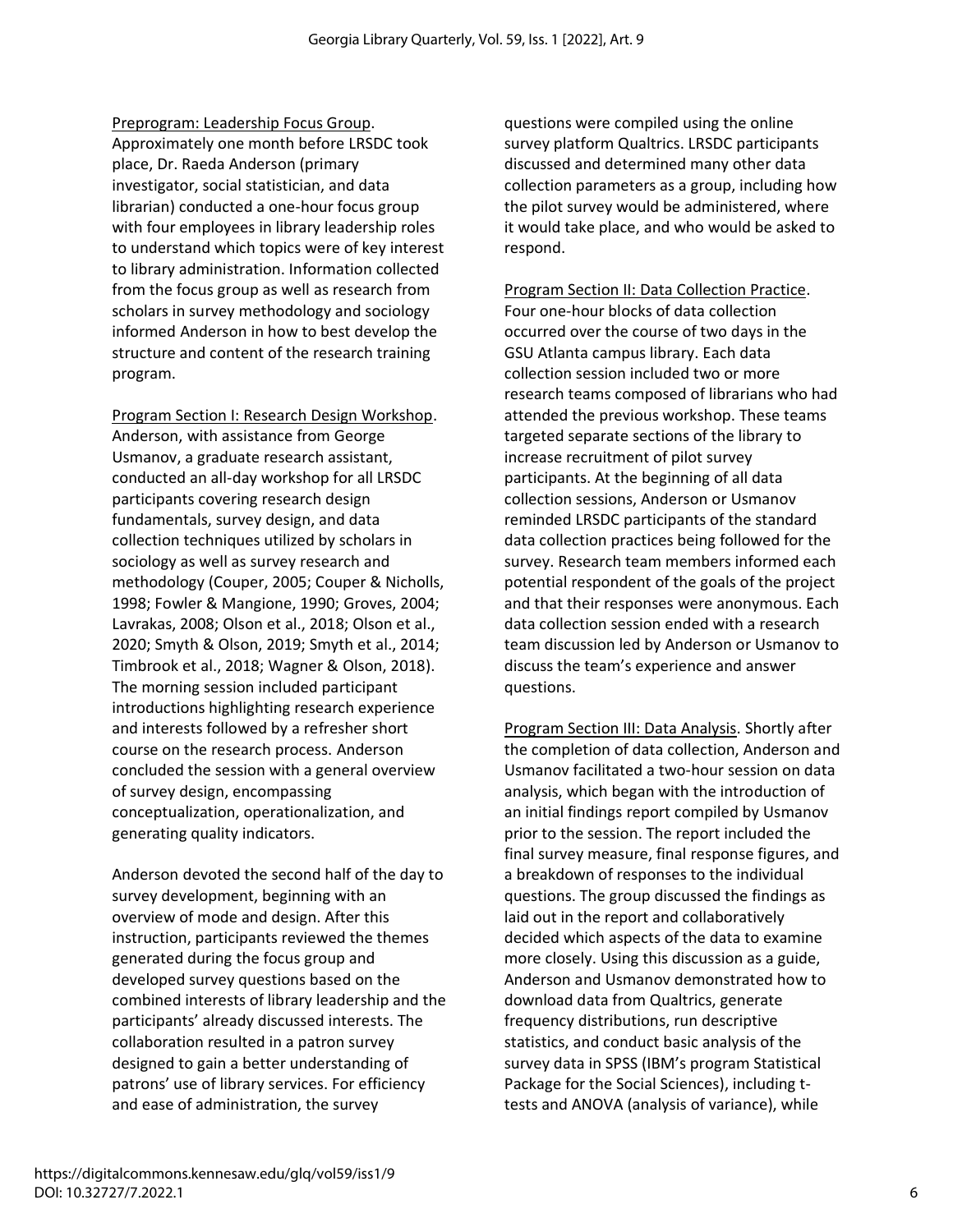LRSDC participants simultaneously performed the tasks themselves.

Postprogram: Final Report. After the session, Usmanov and Anderson finalized the report of findings and distributed it to LRSDC participants and library leaders. The report described the methods used, named the researchers, and presented analysis offering insights into the use of library space, patrons' knowledge of library services, and the demographics of those surveyed. The report modeled best practices in distributing research findings and provided participants with concrete examples to imitate in their future research. Sharing the report with library administrators not only provided them with data collected to inform library initiatives but also conveyed the level of interest in this type of project, the value it has for our organization, and the importance of promoting research skills among librarians.

#### *Research Training Program Assessment*

Three months after the conclusion of the librarian research training program, we conducted a follow-up study to assess the effects of the training on LRSDC participants' self-perception and confidence as researchers as well as their progress on personal research projects. The results from the three-month follow-up assessment are the focus of this article. The data collection for the Research Training Program Assessment was approved by GSU's Institutional Review Board (IRB).

#### *Data Collection*

Survey Design. This study used a brief survey of ten questions to evaluate librarians' experiences and abilities following their participation in the library research training program, LRSDC. The study used a concurrent mixed methods approach, where respondents provide both qualitative data (e.g., open-ended questions) and quantitative data (e.g., closedended questions) at the same time (Creswell &

Creswell, 2018). The survey covered the following topics: rank and status at the university, the training sections the respondents attended, reflective questions on what within the LRSDC contributed to their learning about the research process, confidence after attending the LRSDC, progress on current personal research, progress toward future research, and interest in participating in a similar program in the future. Respondents were not asked for their names, email addresses, or any other directly identifiable information.

Survey Dissemination. We disseminated the survey via email to all library personnel who participated in LRSDC. We chose to use the online survey platform Qualtrics because it is well suited to manage both open– and closedended questions. Each potential respondent received the goals of the project and was informed that all responses would remain anonymous. The survey was available for four weeks, and all research training program participants received two calls to complete the survey with no follow-ups to specific individuals.

#### **Results**

Seventy-three percent (*n* = 11) of the librarians who participated in LRSDC completed the survey. Data from those librarians were examined for the respondents' participation in the distinct components of the research training program, their perceptions of the overall program and its distinct components, their selfperception in regard to individual research, and the progress of their current research project(s) after completing the training program.

#### *Participation in Training Program*

As previously described, the research training program was divided into three distinct sections: Section I, Research Design Workshop; Section II, Data Collection Practice; and Section III, Data Analysis. Section I was subdivided into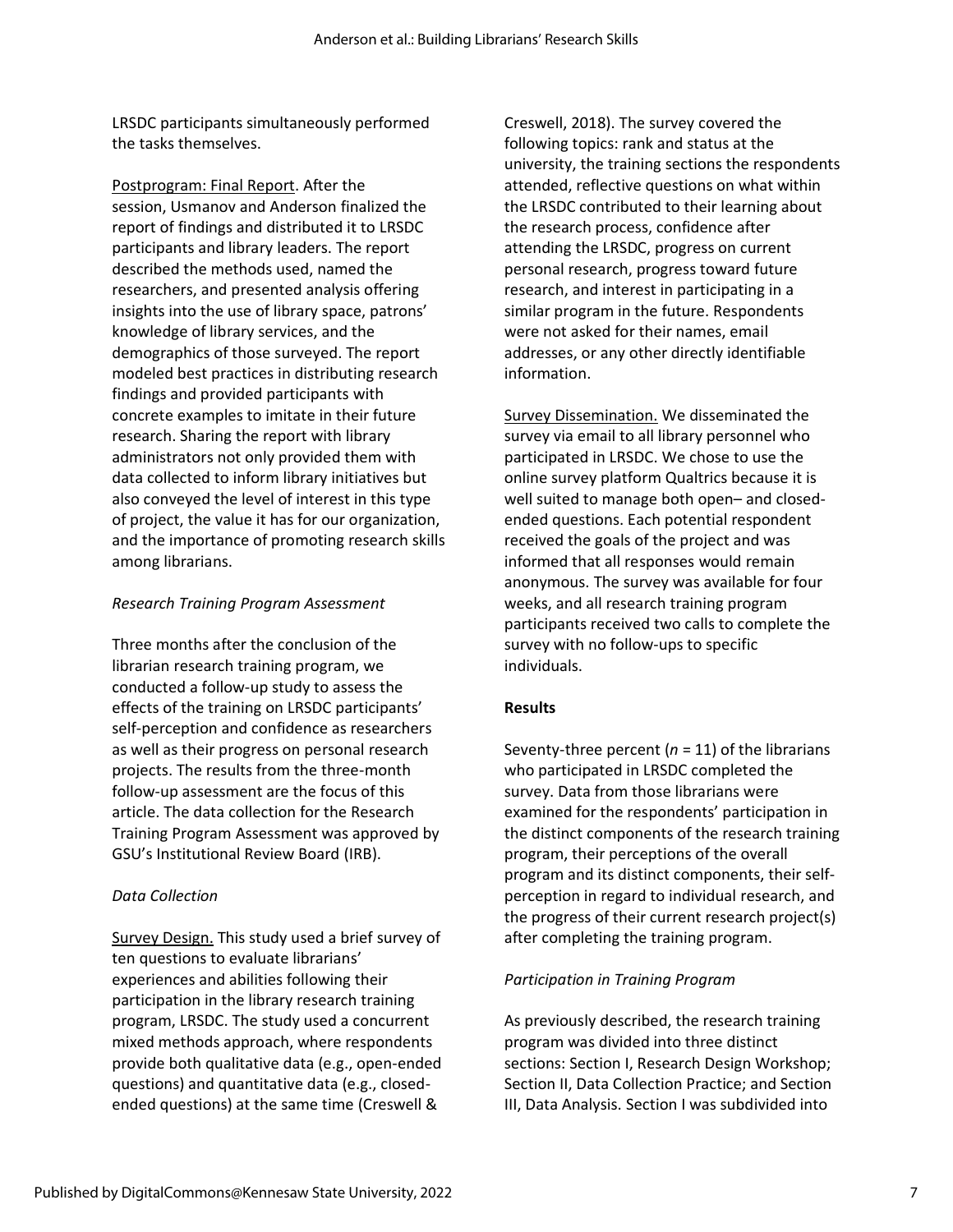

**Figure 1:** Librarian Participation in Training Components

two segments based on the primary learning objectives: Research Design and Survey Design. While participants were strongly encouraged to attend all components of the program, attendance was not mandatory and missing one section did not forfeit the right to attend other sections. While some participants took part in all three sections, others were unable to attend all of them because of scheduling conflicts, illness, or section training locations. As seen in Figure 1, nearly all respondents (90.9%, *n* = 10) attended Section I, the all-day Research Design Workshop. Additionally, nearly two-thirds of the respondents (63.6%,  $n = 7$ ) collected data during one or more of the Section II data collection sessions within the library. Finally, most (81.8%, *n* = 9) of the respondents participated in Section III, Data Analysis.

### *Perceptions of the Training Program*

The participant study included questions to gauge how the training program and each of its sections—Research Design Workshop, Data Collection Practice, and Data Analysis contributed to the participants' knowledge of the research process. Regarding the individual

components of the training program, the majority of respondents (80.0%, *n* = 8) who attended the all-day Research Design Workshop asserted that it made a significant contribution to their knowledge of the research process, and approximately one-fifth (20.0%, *n* = 2) stated the all-day workshop made a moderate contribution. (Because the research design and survey design components of the all-day workshop were two distinct modules, the study asked participants to report separately on the contribution each made to their knowledge. We have described combined results, as the two questions received identical percentages of responses indicating moderate contributions and significant contributions.) Of the respondents who participated in Data Collection Practice, slightly less than half (42.9%, *n* = 3) identified the section as having a moderate contribution to their knowledge of the research process with more than half (57.1%, *n* = 4) identifying this section as having made a significant contribution. Among respondents who attended the Data Analysis component and reported on its contribution to their knowledge, three-fourths (75.0%, *n* = 6) indicated this section contributed significantly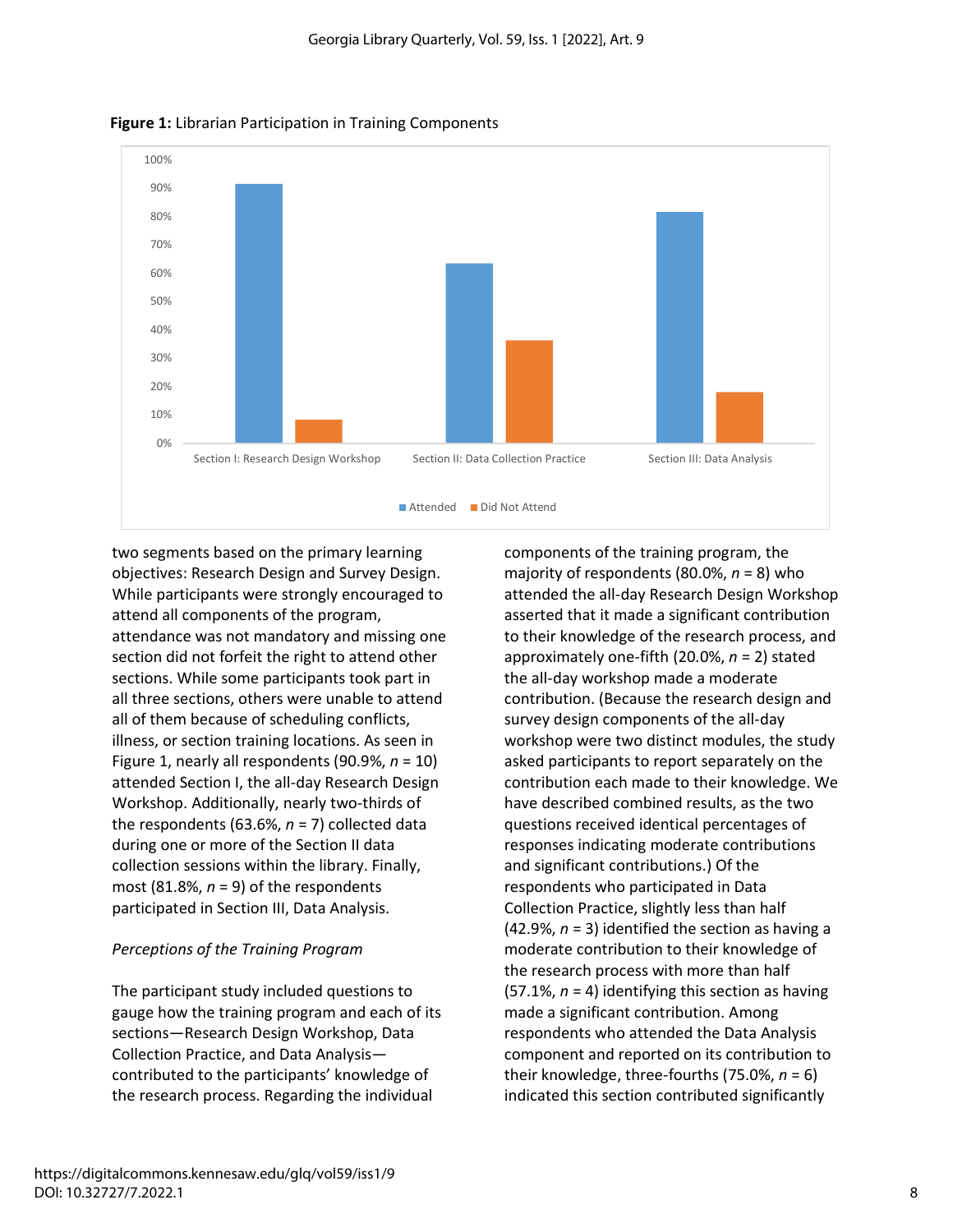to their knowledge, with the remaining onefourth (25.0%,  $n = 2$ ) identifying this section as having made a moderate contribution. Thus, nearly all librarians' knowledge of the research process increased as a result of participation in each section of the training program: 100.0% reported increased knowledge from the overall experience of the program, 100.0% from the allday Research Design Workshop; 100.0% from the Data Collection Practice, and 88.9% from the Data Analysis.

When asked about their perceptions of LRSDC, respondents' comments fell within two related streams which intersect at research skills and level of comfort with research. Responses included the following statements:

- "[The training program] helped to demystify and clarify the survey research process."
- "I am less overwhelmed by the process. I can think through how to plan a project better now."
- "I better understand the steps involved in conducting a research project."
- "I like the concept that research doesn't have to be difficult or elaborate to get useful, publishable information."

Nearly all respondents indicated that they would be interested in a similar training in the future (90.9%, *n* = 10 said "yes"; 9.1%, *n* = 1 said "maybe"; and 0.0%, *n* = 0 said "no").

## *Self-Perception as Researchers*

Not only did we observe improvements in terms of the amount of knowledge about the research process, but we also found notable changes in confidence and self-perception. The survey results indicated a marked shift in participants' perception of their own skills and identities as researchers, noting that they feel more confident and are making concrete plans to advance their individual research projects. All respondents (100.0%, *N* = 11) reported that their confidence in research was higher after

participating in the training compared to before the training. Through statements such as "my *own* research projects" and "a blueprint to continue *my* progress" (emphasis added), participants signaled their ownership of these efforts and their confidence in pursuing them more proactively.

## *Post–Training Program Progress in Personal Research*

As seen in Figure 2, respondents indicated a wide range of participation in research projects at the time we administered the follow-up survey, approximately three months after the training program. About a quarter of the respondents (27.3%, *n* = 3) were not currently working on any projects, and about a quarter (27.3%, *n* = 3) were working on one research project. Slightly more respondents (36.4%, *n* = 4) were working on two research projects, and one participant was working on three or more current research projects. In the survey, we asked participants to identify how much progress they had made on different components of a research project since the training program had ended. Response options included *completed*, *some progress made*, *no progress made*, or *not applicable*. For personal projects where a given research component was applicable, we analyzed the amount of progress made by respondents who participated in the training program.

A notable amount of the respondents' research included collaboration with other scholars. Most respondents (66.7%, *n* = 4) had made progress in identifying collaborators, with 50.0% (*n* = 3) making some progress and one participant (16.7%) completing their identification of collaborators.

Every respondent (100.0%, *N* =7) who needed to develop research questions had made progress on developing their research questions by the time the survey was administered. For respondents who needed to complete a literature review for their research, one (12.5%)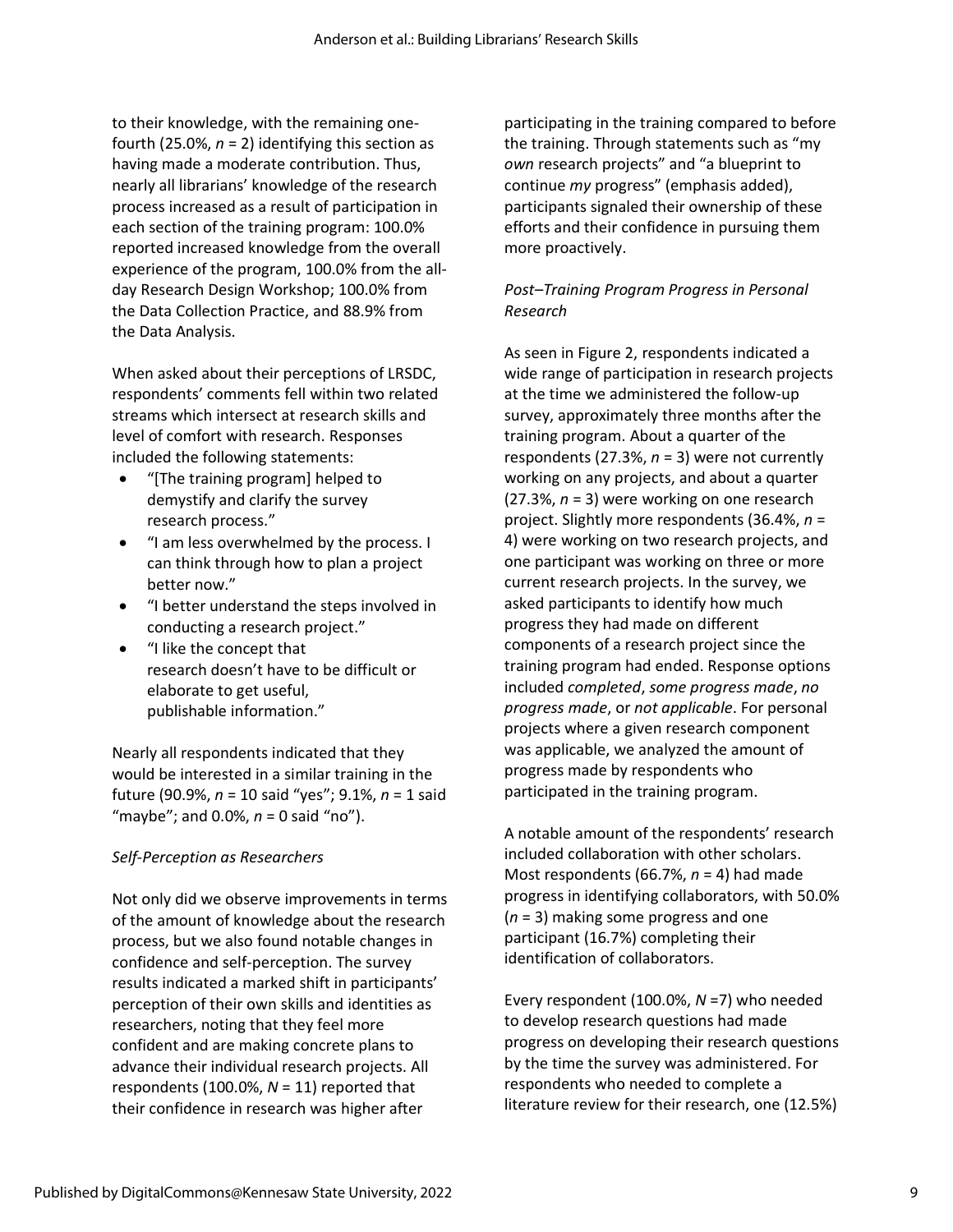

**Figure 2:** Research Component by Level of Progress

had made no progress while the majority (87.5%, *n* = 7) had made some progress. It should be noted that one respondent indicated that a literature review was not relevant for their study, and no respondents had completed their literature reviews.

Half (50.0%, *n* = 2) of those whose research required an IRB application had completed this task. For those respondents needing to generate surveys and interview questions for their study, one person had completed this work and slightly less than half (40.0%, *n* = 2) had made progress.

Respondents varied in their reporting of data collection and data analysis. Of those who needed data collection for their research, more than a quarter (28.6%,  $n = 2$ ) had made progress on data collection, one had completed data collection, and slightly more than half (57.1%, *n* 

= 4) had not made progress on data collection. Of the respondents whose projects required data analysis, one had made progress on their analysis, while most (85.7%, *n* = 6) had not made progress. Between the time of the training program and the training program evaluation, about half (42.9%, *n* = 3) of respondents made progress on data collection and one person made progress on their data analysis. Finally, not one respondent had drafted a manuscript, submitted their research to a conference, or submitted their work for publication between the time of the training program and training program evaluation. <sup>1</sup> The minimal progress in these areas of the research process likely reflects the relatively short period of time between the training program and the program evaluation, approximately three months, more than the skills, confidence, or motivation of the respondents.

<sup>&</sup>lt;sup>1</sup> Of note, some respondents (18.2%,  $n = 2$ ) stated that collecting data, writing a draft, submitting to conferences, and submitting publications were not applicable to their project.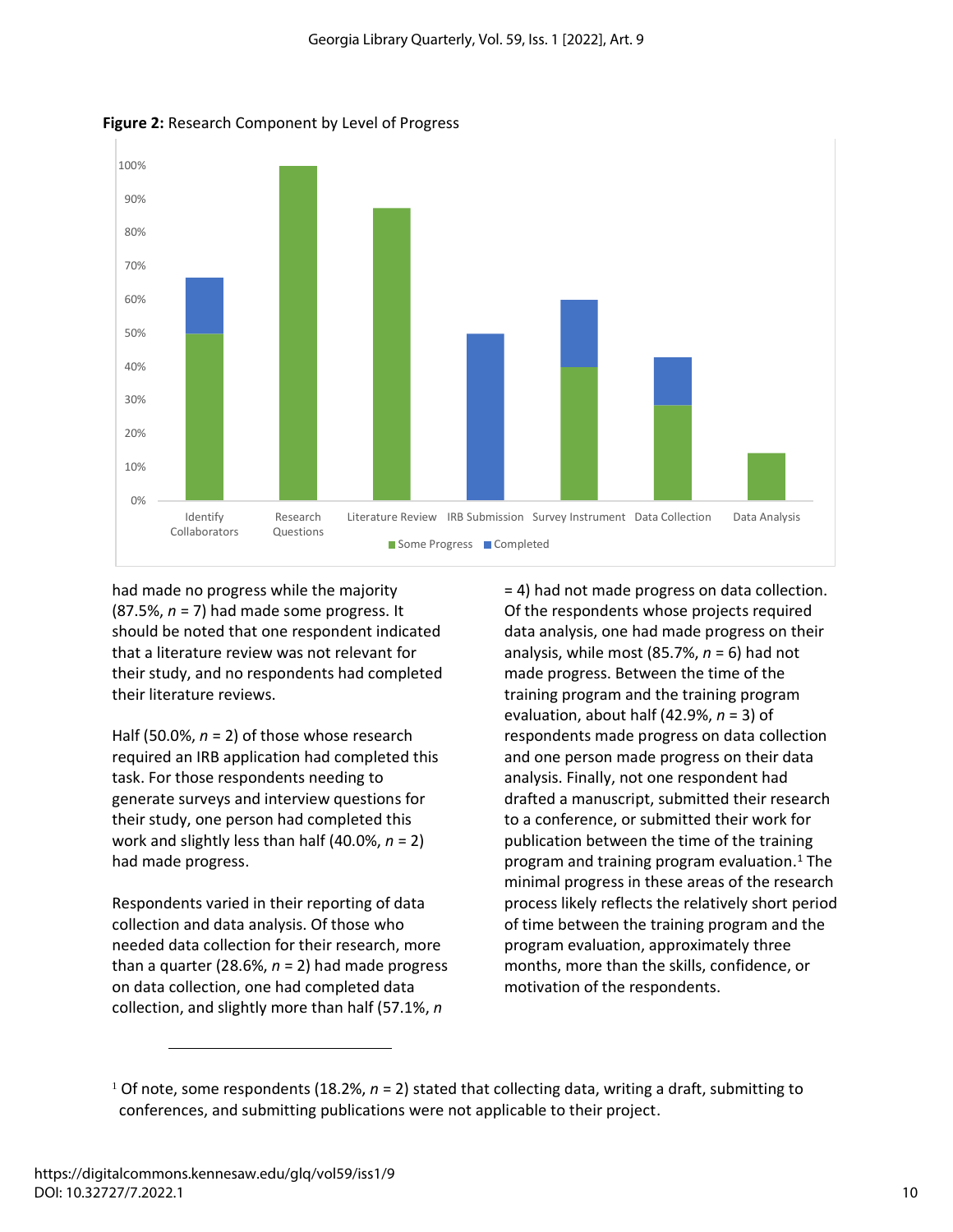Anecdotally, in the time since the training program took place, the authors Anderson and Usmanov have experienced an increase in oneon-one data research consultations with several program participants developing research projects. They have also observed a larger number of librarians using Qualtrics, survey design principles, and other skills developed in the training program to enhance their teaching and other day-to-day work.

#### **Discussion**

#### *Implications*

These findings offer promising evidence that participation in even brief and inexpensive research training programs can yield rapid and measurable benefits for librarians' knowledge and confidence, in relation to specific skill areas such as survey design and statistical analysis as well as research design and the research process in general. The LRSDC was purposefully designed to provide short, intensive instruction, and these qualities contributed to the program's overall success and effectiveness. Attendance in the program was as high as fifteen participants, representing multiple GSU campuses and library departments, indicating not only that the perceived need for research training among library employees prior to the program was actual but that the structure and timeline of the program were ideal. The brevity of the program, with three sections over the course of seven days, allowed for many library employees to work around their schedules and attend most of the sections. Having a large group with diverse library interests provided active and interesting discussions throughout the program, and the large number of participants greatly contributed to successful data collection sessions.

With participants designing, administering, and analyzing a quantitative research project, the LRSDC eased anxiety, clarified the process, and provided participants with the steps to plan and execute their own research, as noted in remarks made by the participants in the follow-up study. Participants wrote, "I better understand the steps involved in conducting a research project" and "I like the concept that research doesn't have to be difficult or elaborate to get useful, publishable information." In addition, the study results indicate a marked shift in participants' perceptions of their own skills and identities as researchers, noting that they feel more confident and are making concrete plans to advance their individual research projects. These results verify that the LRSDC and its immersive quality were a successful method of teaching research methods and design.

The LRSDC has enhanced our library's ability to carry out research in direct, immediate ways and increased our collective confidence and interest in quantitative methods. Although assessment was not the explicit goal of the LRSDC at the beginning, the work done as part of the experience helped participants to assess aspects of our library services. The program provided an opportunity to leverage our colleagues' unique expertise and bring library research and assessment into conversation with other disciplines. By setting this precedent, we have opened up new possibilities for more rigorous, theoretically informed, thoughtfully designed assessment within our organization.

#### *Limitations*

This analysis contains a handful of important limitations. First, we collected data from LRSDC participants during only one time period, and thus changes in skills, perceptions, and research progress can only be measured by the perceptions and the reporting of the survey respondents. Second, due to the anonymity of the data collection, it is possible, though unlikely, that some respondents completed the survey more than once. Third, because the primary investigator is also a colleague, it is possible, but unlikely, that some respondents may have reported inflated confidence, skills, and research progress. Fourth, these findings cannot be generalized to all academic librarians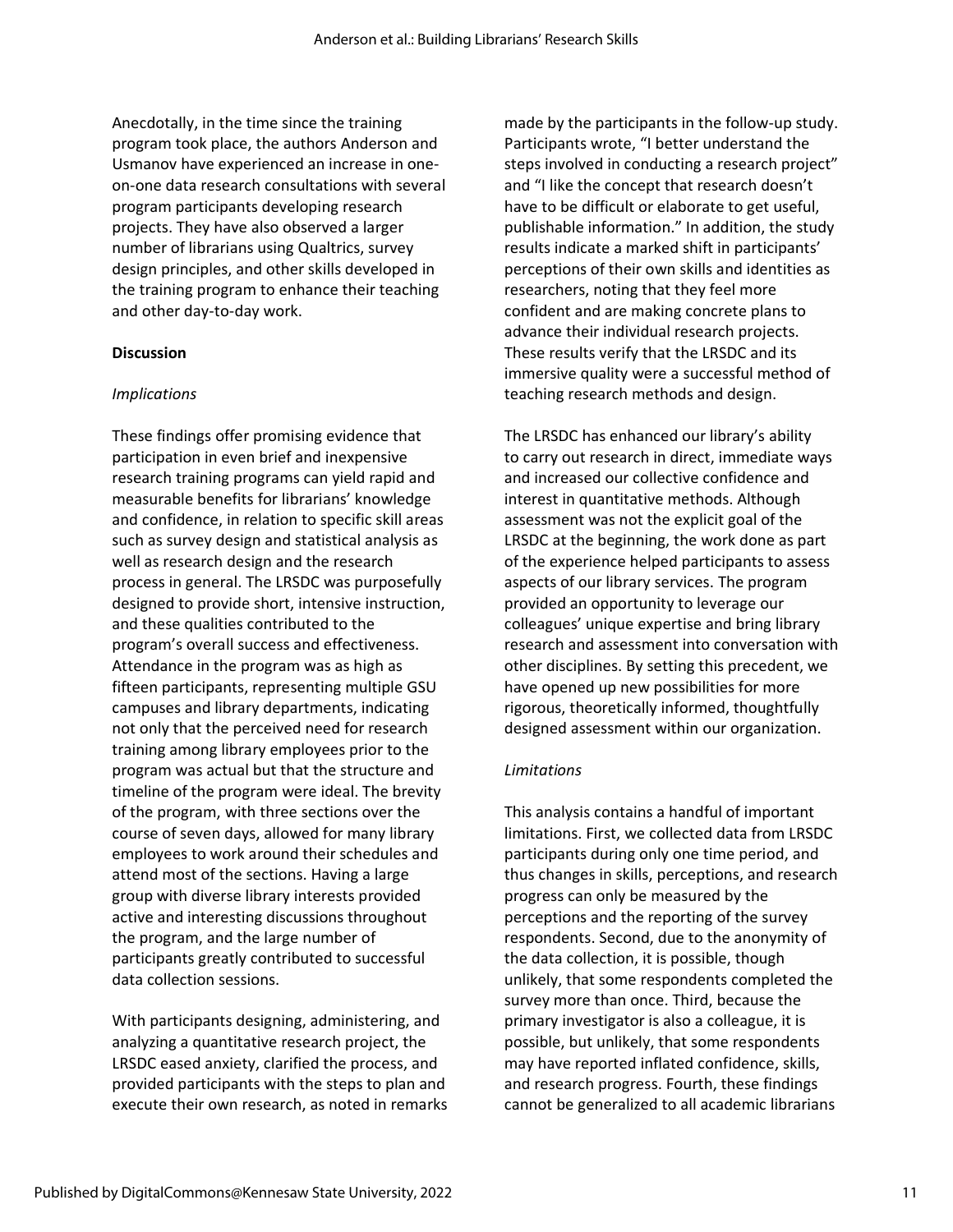nor librarians in general without replication across different institutions.

GSU Library is unique in that it employs a quantitative data specialist with extensive formal training in survey research and methodology as well as a doctorate in sociology, a field with cornerstones in data collection and data analysis. The execution of a similar training program may be more difficult for those institutions that do not have dedicated specialists or individuals with such skills to be able to facilitate a similar program encompassing the entire research process. Those organizations might have to modify their instruction, but there are most certainly specialists within the larger institution or professional community who could offer training specifically in areas in which the library lacks skilled practitioners. Even without an inhouse specialist, librarians who have received training in survey design and data analysis through an employer-sponsored program, a professional organization, or a dedicated course may replicate portions of this program by undertaking collaborative research projects with guidance from relevant experts at various stages. Regardless of the scale of the training program or who is leading it, direct experience in the quantitative research design process is what has proven to be most valuable and instrumental in successful execution.

It should be noted that the LRSDC, while designed and facilitated by Anderson, could only be truly successful with the logistical organization of the program by the hosting library committee and the large number of engaged program participants from across library departments and campuses. These three components meant the training program could more effectively facilitate practical, hands-on practice with methods, provide a high level of individualized attention and feedback, build interest and buy-in across the library, and make sure people with a variety of interests and skill levels could contribute.

#### *Future Directions*

In light of these limitations, library scholars administering a similar program should consider executing a pretest, short-term posttest, and long-term posttest to examine the effects over time of training for librarians. Additionally, these scholars should consider collecting data not only from librarians within the program but also from librarians who elected not to participate in order to determine statistically significant differences between the samples on self-perceptions of research knowledge, progress on research projects, and overall patterns of research scholarship for library faculty. Ultimately, this study serves as a framework for further investigation into the long-term persistence of participants' gains and the relationship between increased knowledge or confidence resulting from participation and librarians' future productivity in research and publication.

Our experience with LRSDC and the results of this study have also led us to think critically about the structure and execution of the training program. In the future, we plan to incorporate the IRB process as part of the training program. Doing so exposes participants to the IRB approval process firsthand while allowing them to finish the program with meaningful, measurable research outputs, and the groundwork for a publication. In addition, we plan to conduct a longitudinal study of research attitudes and productivity among the first group of librarians who attended LRSDC. The participant study will also be repeated each time the LRSDC is held in order to continue refining the experience and learning about its effects.

#### **Conclusion**

As trends in academic research focus more on quantitative methods, survey design, and data analysis, librarians at higher education institutions must evolve and develop data collection and analysis skills, not only to better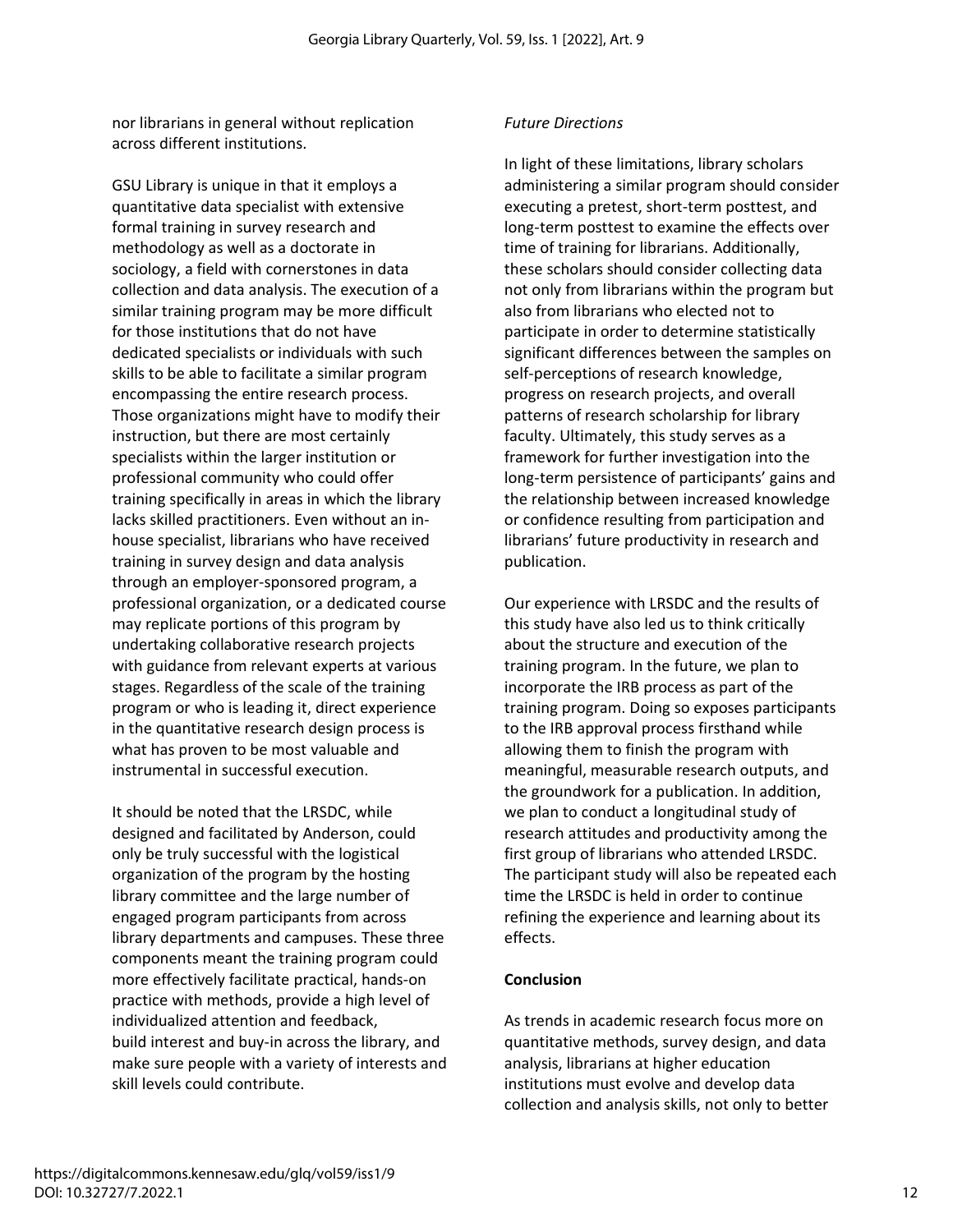support faculty and students, but also to provide relevant scholarship within their own profession. GSU Library has been responsive to this trend and has implemented services and hired dedicated employees to address these changes within the institution. An experiential research training program—the LRSDC, developed and executed by the data librarian and administered to library employees—was the last essential component at our institution for addressing this evolution within the library profession. The program provided an efficient and effective method of teaching data collection and analysis that not only boosted participants' confidence, improved research skills, and increased research productivity, but also provided valuable data on library services for use by the participants and library administration.

Teaching library employees how to conduct data-driven research will benefit the librarians' individual professional development and improve support for students and faculty at all stages of the research process. This study confirmed that LRSDC participants, after completing the program, have a better understanding of data collection and analysis tools and feel better equipped to participate meaningfully in conceptualizing and carrying out quantitative assessment projects. At the very least, participation increased librarians'

knowledge about the research process, planting insights that they can use for assessment of their own instruction or services. Although the LRSDC is a small program, its initial success underscores the outsize benefits of participatory or immersive research training for librarians. We invite other librarians to approach this article as a case study of collaborative, in-house upskilling and draw on the experiential portions of the program to construct their own training and assessment initiatives. In the end, we hope that the LRSDC serves as a model for how libraries can pool their researchers' time, interests, and energy into quickly generated, publishable data while providing an opportunity for librarians with little to no previous hands-on experience to conduct research with peers and mentors.

> *Raeda K. Anderson is a research scientist at the Shepherd Center*

*Katherine Fisher is the Head of Digital Archives at Emory University's Rose Library*

*Emily Williams is the Cataloging & Metadata Librarian at Georgia State University Library*

*George Usmanov is a graduate research assistant in the Department of Sociology at Georgia State University*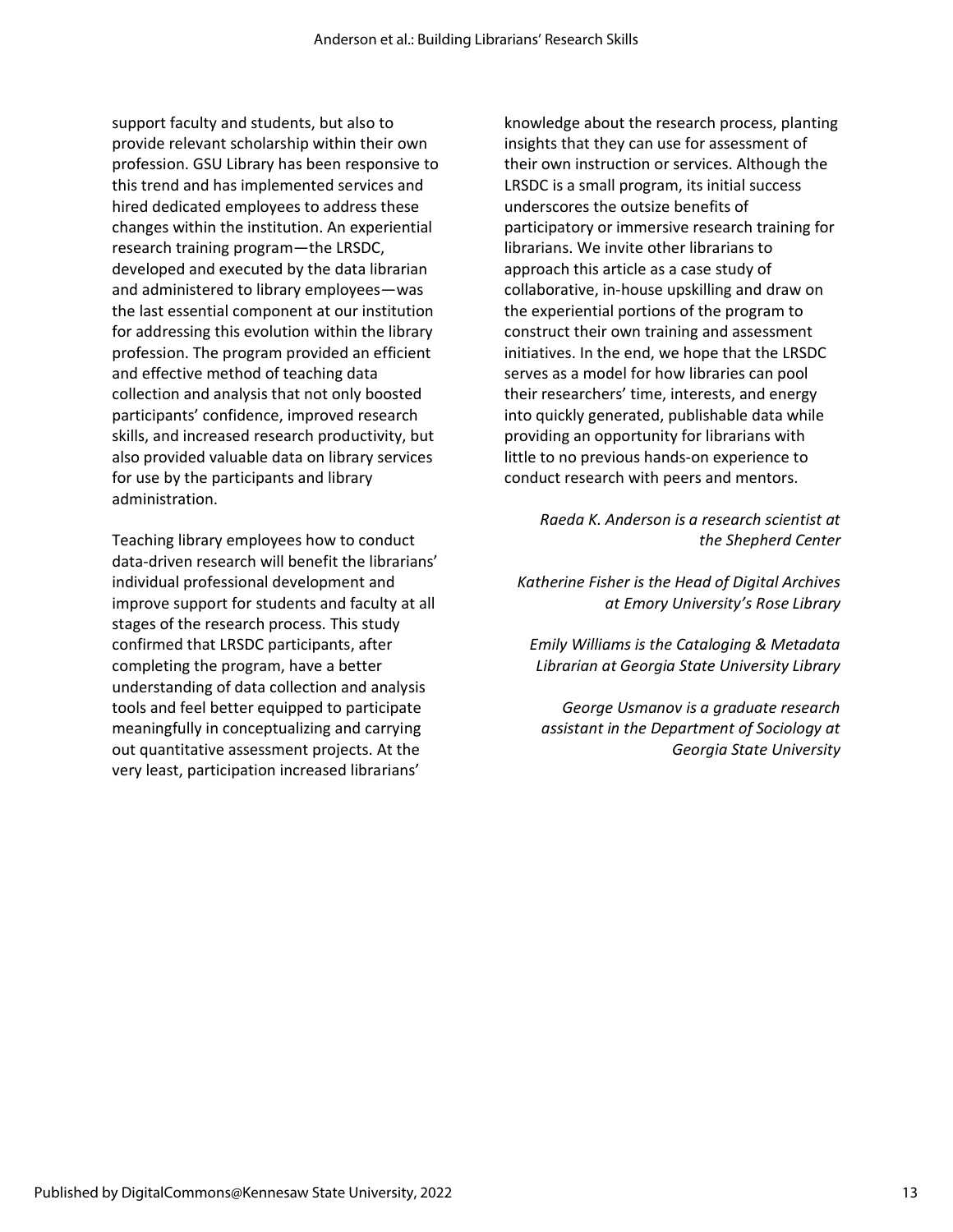#### **References**

- About IRDL. (2013, October 5). *Institute for Research Design in Librarianship*. <http://irdlonline.org/about/>
- ACRL Research Planning and Review Committee. (2018). 2018 top trends in academic libraries: A review of the trends and issues affecting academic libraries in higher education. *College & Research Libraries News, 79*(6), 286–300. <https://doi.org/10.5860/crln.79.6.286>
- Alemanne, N. D., & Mandel, L. H. (2018). Developing research practitioners: Exploring pedagogical options for teaching research methods in LIS. *Journal of Education for Library & Information Science, 59*(3), 26–40. [https://doi.org/10.3138/jelis.59.3.2018-](https://doi.org/10.3138/jelis.59.3.2018-0015.04) [0015.04](https://doi.org/10.3138/jelis.59.3.2018-0015.04)
- Alemanne, N. D., Yang, C., & Ren, X. (2019). *Exploring LIS research education as preparation for practitioner research*. [Conference presentation]. Association for Library and Information Science Education Annual Conference (ALISE), Knoxville, Tennessee, September 24, 2019. [https://www.ideals.illinois.edu/handle/214](https://www.ideals.illinois.edu/handle/2142/105318) [2/105318](https://www.ideals.illinois.edu/handle/2142/105318)
- American Library Association. (2009). *ALA's core competences of librarianship.* Retrieved August 13, 2020, from [http://www.ala.org/educationcareers/sites/](http://www.ala.org/educationcareers/sites/ala.org.educationcareers/files/content/careers/corecomp/corecompetences/finalcorecompstat09.pdf) [ala.org.educationcareers/files/content/care](http://www.ala.org/educationcareers/sites/ala.org.educationcareers/files/content/careers/corecomp/corecompetences/finalcorecompstat09.pdf) [ers/corecomp/corecompetences/finalcorec](http://www.ala.org/educationcareers/sites/ala.org.educationcareers/files/content/careers/corecomp/corecompetences/finalcorecompstat09.pdf) [ompstat09.pdf](http://www.ala.org/educationcareers/sites/ala.org.educationcareers/files/content/careers/corecomp/corecompetences/finalcorecompstat09.pdf)
- Atkinson, M. P., & Hunt, A. N. (2008). Inquiryguided learning in sociology. *Teaching Sociology*, *36*(1), 1–7. [https://doi.org/10.1177/0092055X0803600](https://doi.org/10.1177/0092055X0803600101) [101](https://doi.org/10.1177/0092055X0803600101)
- Berg, S. A., Hoffmann, K., & Dawson, D. (2009). Integrating research into LIS field experiences in academic libraries. *Journal of Academic Librarianship*, *35*(6), 591–598. [https://doi.org/10.1016/j.acalib.2009.08.00](https://doi.org/10.1016/j.acalib.2009.08.007) [7](https://doi.org/10.1016/j.acalib.2009.08.007)
- Best, R. D., & Kneip, J. (2010). Library school programs and the successful training of academic librarians to meet promotion and tenure requirements in the academy. *College & Research Libraries*, *71*(2), 97–114. <https://doi.org/10.5860/0710097>
- Biggs, M. (1981). Sources of tension and conflict between librarians and faculty. *The Journal of Higher Education*, *52*(2), 182–201. <https://doi.org/10.2307/1981090>
- Brancolini, K. R., & Kennedy, M. R. (2017). The development and use of a research selfefficacy scale to assess the effectiveness of a research training program for academic librarians. *Library & Information Research*, *41*(124), 44–84. <https://doi.org/10.29173/lirg760>
- Bridegam, W. (1978). A research requirement for librarians? *Journal of Academic Librarianship*, *4*(3), 135–136.
- Bright, K. (2020). Teaching research methods in master's-level LIS programs: The United States perspective. *Journal of Education for Library & Information Science, 61*(3), 357– 382. [https://doi.org/10.3138/jelis.61.3.2020-](https://doi.org/10.3138/jelis.61.3.2020-0001) [0001](https://doi.org/10.3138/jelis.61.3.2020-0001)
- Caulfield, S. L., & Persell, C. H. (2006). Teaching social science reasoning and quantitative literacy: The role of collaborative groups. *Teaching Sociology*, *34*(1), 39–53. [https://doi.org/10.1177/0092055X0603400](https://doi.org/10.1177/0092055X0603400104) [104](https://doi.org/10.1177/0092055X0603400104)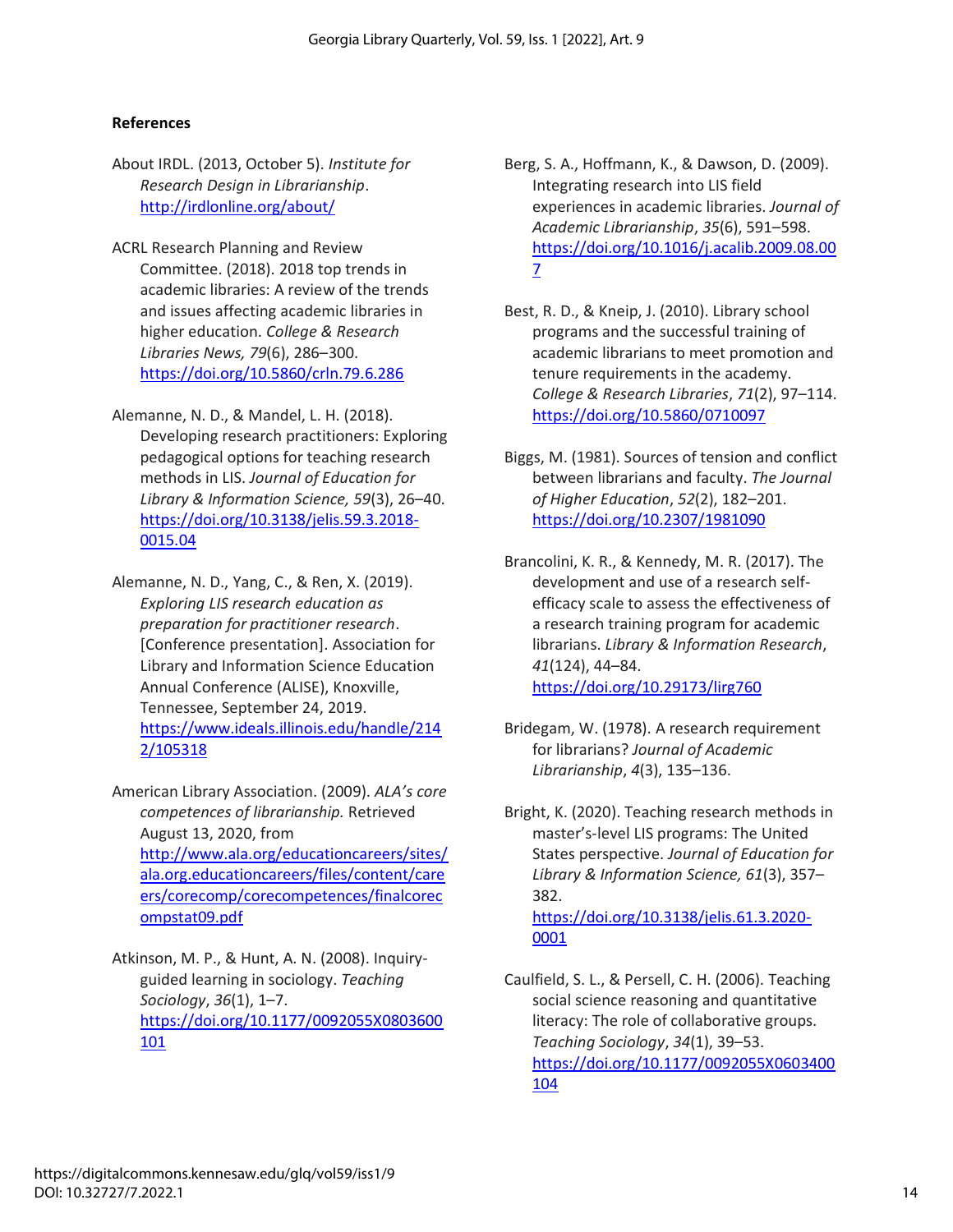Corrall, S., Kennan, M. A., & Afzal, W. (2013). Bibliometrics and research data management services: Emerging trends in library support for research. *Library Trends*, *61*(3), 636–674. <https://doi.org/10.1353/lib.2013.0005>

- Couper, M. P. (2005). Technology trends in survey data collection. *Social Science Computer Review*, *23*(4), 486–501. [https://doi.org/10.1177/089443930527897](https://doi.org/10.1177/0894439305278972) [2](https://doi.org/10.1177/0894439305278972)
- Couper, M. P., & Nicholls, W. L., II. (1998). The history and development of computer assisted survey information collection methods. In M. P. Couper, R. P. Baker, J. Bethlehem, C. Z. Clark, J. Martin, W. L. Nicholls, II, and J. M. O'Reilly (Eds.), *Computer assisted survey information collection* (pp. 1–21). Wiley.
- Creswell, J. W., & Creswell, J. D. (2018). *Research design: Qualitative, quantitative, and mixed methods approaches* (5th ed.). Sage Publications.
- Evans, A., Dresang, E., Campana, K., & Feldman, E. (2013). Research in action: Taking classroom learning to the field. *Journal of Education for Library and Information Science*, *54*(3), 244–252. [https://www.jstor.org/stable/43686952](https://www.jstor.org/stable/43686952P)
- Fowler, F. J., Jr., & Mangione, T. W. (1990). *Standardized survey interviewing: Minimizing interviewer-related error*. Applied Social Research Methods Series. Sage Publications.
- Fullington, L., West, B. K., & Albarillo, F. (Eds.). (2020). *Reflections on practitioner research: A practical guide for informational professionals*. Association of College & Research Libraries.

Galbraith, Q., Garrison, M., & Hales, W. (2016). Perceptions of faculty status among academic librarians. *College & Research Libraries*, *77*(5), 582–594. https://doi.org/10.5860/crl.77.5.582

- Gillum, S. (2010). The true benefit of faculty status for academic reference librarians. *The Reference Librarian*, *51*(4), 321–328. [http://doi.org/10.1080/02763877.2010.501](http://doi.org/10.1080/02763877.2010.501419) [419](http://doi.org/10.1080/02763877.2010.501419)
- Goulding, A., & Usherwood, B. (2003). Research-led teaching in librarianship and information studies. *Journal of Librarianship & Information Science, 35*(3), 137–39. https://doi.org/10.1177/096100060335300 1
- Groves, R. M., Fowler Jr, F. J., Couper, M. P., Lepkowski, J. M., Singer, E., & Tourangeau, R. (2011). *Survey Methodology*. (2nd ed.). Wiley.
- Hider, P., & Pymm, B. (2008). Empirical research methods reported in high-profile LIS journal literature. *Library & Information Science Research*, *30*(2), 108–114. <https://doi.org/10.1016/j.lisr.2007.11.007>
- Hill, J. S. (2005). Constant vigilance, Babelfish, and foot surgery: Perspectives on faculty status and tenure for academic librarians. *Portal: Libraries and the Academy*, *5*(1), 7– 22.<https://doi.org/10.1353/pla.2005.0004>
- Houser, R. (2006). Building a library GIS service from the ground up. *Library Trends*, *55*(2), 315–326. <https://doi.org/10.1353/lib.2006.0058>
- Kennedy, M. R., & Brancolini, K. R. (2013). Academic librarian research: A survey of attitudes, involvement, and perceived capabilities. *College & Research Libraries*, *73*(5), 431–448. <https://doi.org/10.5860/crl-276>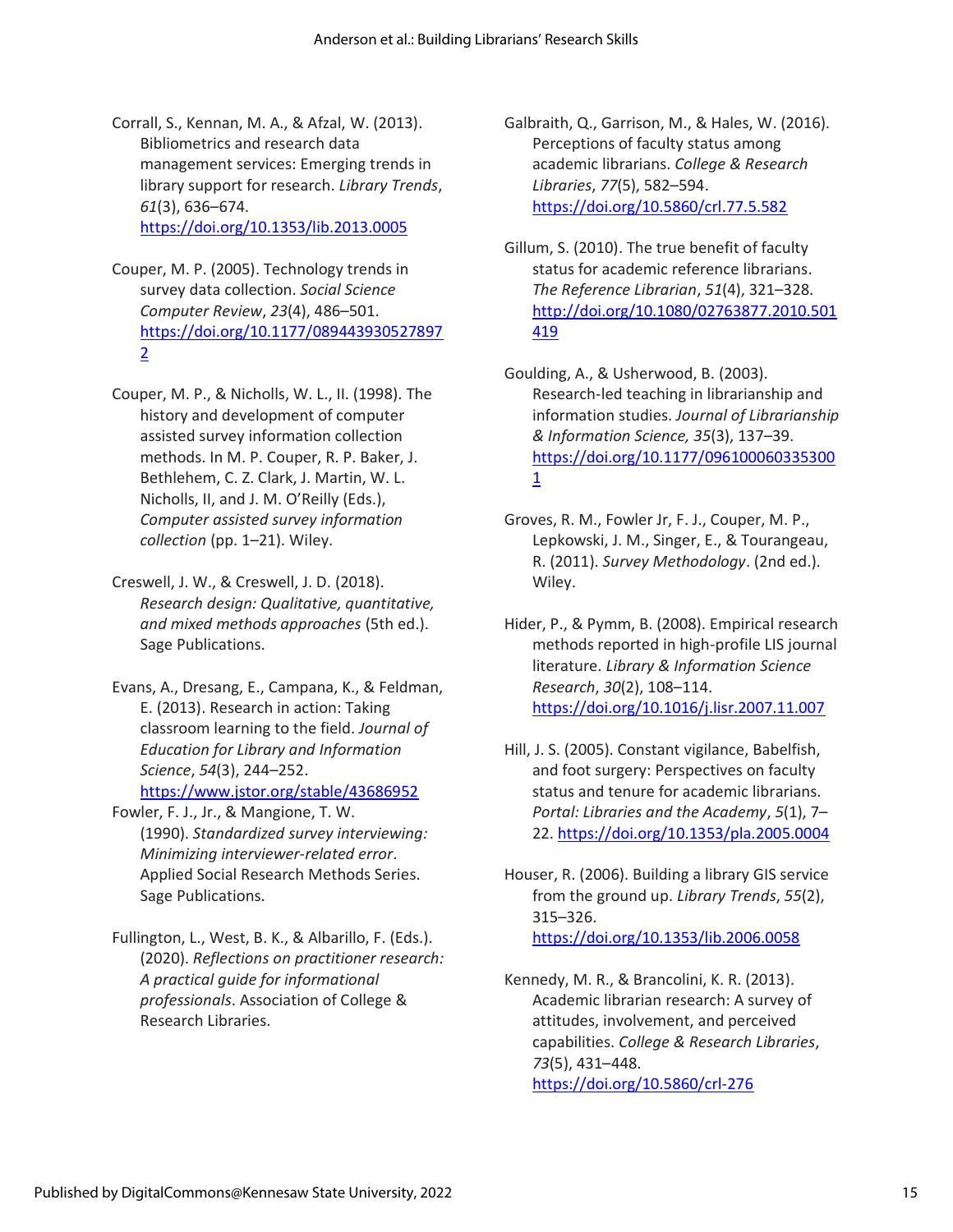Kennedy, M. R., & Brancolini, K. R. (2018). Academic librarian research: An update to a survey of attitudes, involvement, and perceived capabilities. *College & Research Libraries*, *79*(6), 822–851. <https://doi.org/10.5860/crl.79.6.822>

- Lavrakas, P. J. (2008). *Encyclopedia of survey research methods*. Sage Publications. <http://dx.doi.org/10.4135/9781412963947>
- Liebscher, P. (1998). Quantity with quality? Teaching quantitative and qualitative methods in an LIS master's program. *Library Trends, 46*(4), 668–91.
- Lindner, A. M. (2012). Teaching quantitative literacy through a regression analysis of exam performance. *Teaching Sociology*, *40*(1), 50–59. [https://doi.org/10.1177/0092055X1143040](https://doi.org/10.1177/0092055X11430401) [1](https://doi.org/10.1177/0092055X11430401)
- Luo, L. (2011). Fusing research into practice: The role of research methods education. *Library & Information Science Research*, *33*(3), 191– 201. <https://doi.org/10.1016/j.lisr.2010.12.001>
- Luo, L. (2012). Value of the research methods course: Voices from LIS practitioners. *School of Information Student Research Journal*, *2*(1), 1–6. [http://scholarworks.sjsu.edu/slissrj/vol2/iss](http://scholarworks.sjsu.edu/slissrj/vol2/iss1/2) [1/2](http://scholarworks.sjsu.edu/slissrj/vol2/iss1/2)
- Luo, L. (2017). Diversified research methods education in LIS: Thinking outside the box. *Journal of Education for Library & Information Science, 58*(2), 49–63. <https://doi.org/10.3138/jelis.58.2.49>
- Mandel, L. H. (2017). Experiencing research firsthand: The "unClassroom" experiential learning approach to teaching research methods in an LIS master's program. *Journal of Education for Library and Information Science*, *58*(4), 187–

201. [https://doi.org/10.12783/issn.2328-](https://doi.org/10.12783/issn.2328-2967/58/4/1) [2967/58/4/1](https://doi.org/10.12783/issn.2328-2967/58/4/1)

- Mitchell, W. B., & Reichel, M. (1999). Publish or perish: A dilemma for academic librarians? *College & Research Libraries*, *60*(3), 232– 243. https://doi.org/10.5860/crl.60.3.232
- Montanelli, D. S., & Stenstrom, P. F. (1986). The benefits of research for academic librarians and the institutions they serve. *College & Research Libraries*, *47*(5), 482–485. [https://doi.org/10.5860/crl\\_47\\_05\\_482](https://doi.org/10.5860/crl_47_05_482)
- Olson, K., Smyth, J. D., & Cochran, B. (2018). Item location, the interviewer–respondent interaction, and responses to battery questions in telephone surveys. *Sociological Methodology*, *48*(1), 225–268. https://doi.org/10.1177/008117501877829 9
- Olson, K., Wagner, J., & Anderson, R. (2020). Survey costs: Where are we and what is the way forward? *Journal of Survey Statistics and Methodology*. <https://doi.org/10.1093/jssam/smaa014>
- Park, J. M. (2021). Statistics training in library science: Comparing approaches in library and information science to sociology graduate programs. *Journal of Education for Library & Information Science*. <https://doi.org/10.3138/jelis-2020-0080>
- Perkins, G. H., & Helbig, T. L. (2008). The value of LIS schools' research topics to library authors' professional work. *Journal of Academic Librarianship*, *34*(6), 513–519. [https://doi.org/10.1016/j.acalib.2008.09.00](https://doi.org/10.1016/j.acalib.2008.09.002) [2](https://doi.org/10.1016/j.acalib.2008.09.002)
- Perkins, G. H., Gay., & Slowik, A. J. W. (2013). The value of research in academic libraries. *College & Research Libraries*, *74*(2), 143– 157.<https://doi.org/10.5860/crl-308>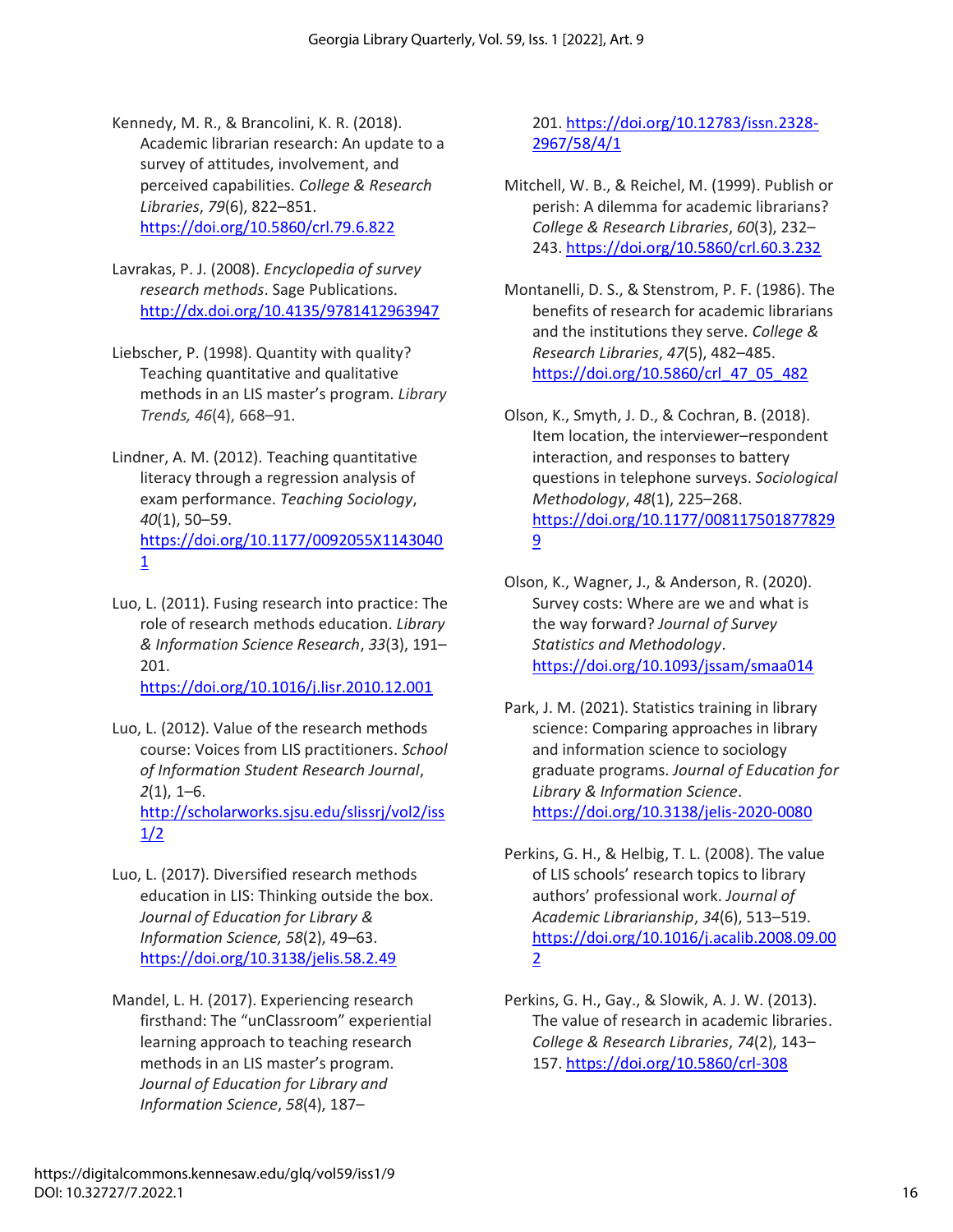Plach, S. K., & Paulson-Conger, M. (2007). Demystifying the research process with participatory learning: A taste of research. *Journal for Nurses in Staff Development, 23*(1), 45–48. [http://doi.org/10.1097/00124645-](http://doi.org/10.1097/00124645-200701000-00009) [200701000-00009](http://doi.org/10.1097/00124645-200701000-00009)

- Powell, R. R., Baker, L. M., & Mika, J. J. (2002). Library and information science practitioners and research. *Library & Information Science Research*, *24*(1), 49–72. [https://doi.org/10.1016/S0740-](https://doi.org/10.1016/S0740-8188(01)00104-9) [8188\(01\)00104-9](https://doi.org/10.1016/S0740-8188(01)00104-9)
- Raman, M., Mclaughlin, K., Violato, C., Rostom, A., Allard, J., & Coderre, S. (2010). Teaching in small portions dispersed over time enhances long-term knowledge retention. *Medical Teacher, 32*(3), 250–255. [https://doi.org/10.3109/014215909031970](https://doi.org/10.3109/01421590903197019) [19](https://doi.org/10.3109/01421590903197019)
- Sassen, C., & Wahl, D. (2014). Fostering research and publication in academic libraries. *College & Research Libraries*, *75*(4), 458–491. <https://doi.org/10.5860/crl.75.4.458>
- Schmidt, L., Boczar, J., Lewis, B., & Taylor, T. (2021). Increasing scholarly productivity: Developing an in-house academic librarian support network. *Journal of Academic Librarianship 47*(5), 1–5. [https://doi.org/10.1016/j.acalib.2021.1023](https://doi.org/10.1016/j.acalib.2021.102385) [85](https://doi.org/10.1016/j.acalib.2021.102385)
- Semeler, A. R., Pinto, A. L., & Rozados, H. B. F. (2019). Data science in data librarianship: Core competencies of a data librarian. *Journal of Librarianship & Information Science*, *51*(3), 771–780. [https://doi.org/10.1177/096100061774246](https://doi.org/10.1177%2F0961000617742465) [5](https://doi.org/10.1177%2F0961000617742465)
- Silva, E., Galbraith, Q., & Groesbeck, M. (2017). Academic librarians' changing perceptions of faculty status and tenure. *College &*

*Research Libraries*, *78*(4), 428–41. <https://doi.org/10.5860/crl.78.4.428>

Smyth, J. D., & Olson, K. (2019). The effects of mismatches between survey question stems and response options on data quality and responses. *Journal of Survey Statistics and Methodology*, *7*(1), 34–65. https://doi.org/10.1093/jssam/smy005

Smyth, J., Olson, K., & Kasabian, A. S. (2014). The effect of answering in a preferred versus a non-preferred survey mode on measurement. *Survey Research Methods, 8*(3), 137–152. https://doi.org/10.18148/srm/2014.v8i3.57 50

- Thomas, C. V. L., & Urban, R. J. (2018). What do data librarians think of the MLIS? Professionals' perceptions of knowledge transfer, trends, and challenges. *College & Research Libraries*, *79*(3), 401–23. <https://doi.org/10.5860/crl.79.3.401>
- Timbrook, J., Olson, K., & Smyth, J. D. (2018). Why do cell phone interviews last longer? A behavior coding perspective. *Public Opinion Quarterly*, *82*(3), 553–582. https://doi.org/10.1093/poq/nfy022
- Van Epps, A. S. (2012). Librarians and statistics: Thoughts on a tentative relationship. *Practical Academic Librarianship: The International Journal of the SLA Academic Division, 2*(1), i–xiii. [https://journals.tdl.org/pal/index.php/pal/a](https://journals.tdl.org/pal/index.php/pal/article/view/5890) [rticle/view/5890](https://journals.tdl.org/pal/index.php/pal/article/view/5890)
- Wagner, C., Garner, M., & Kawulich, B. (2011). The state of the art of teaching research methods in the social sciences: Towards a pedagogical culture. *Studies in Higher Education*, *36*(1), 75–88. [https://doi.org/10.1080/030750709034525](https://doi.org/10.1080/03075070903452594) [94](https://doi.org/10.1080/03075070903452594)